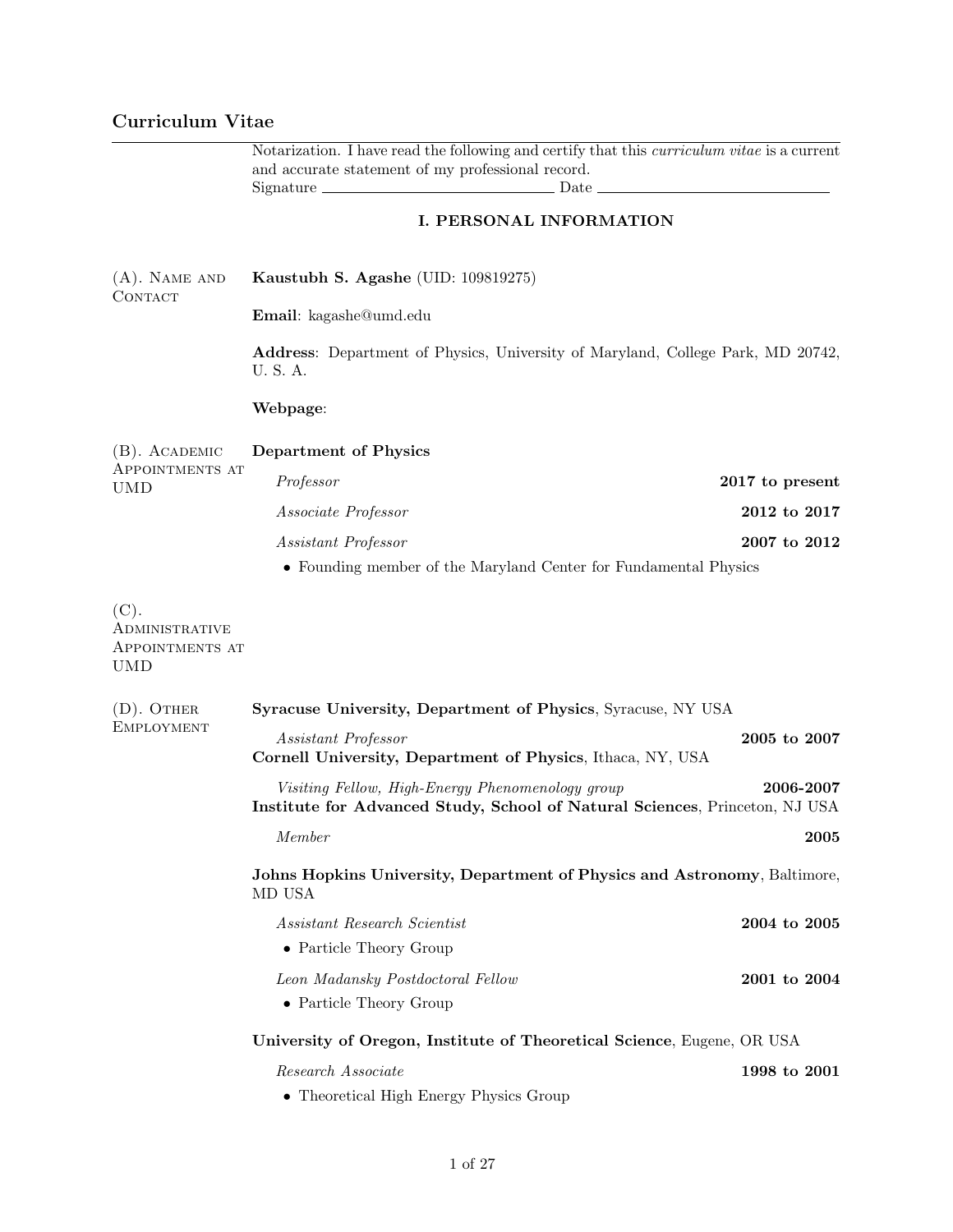| Lawrence Berkeley National Laboratory, Berkeley, CA USA                     |              |
|-----------------------------------------------------------------------------|--------------|
| Interim Research Associate                                                  | 1998         |
| • Theoretical Physics Group                                                 |              |
| University of California, Berkeley, Department of Physics, Berkeley, CA USA |              |
| Graduate Student Researcher                                                 | 1996 to 1998 |
| • Prof. Mahiko Suzuki and Prof. Ian Hinchliffe, PI's                        |              |
| Graduate Student Instructor                                                 | 1993 to 1995 |
|                                                                             |              |

#### (E). EDUCATIONAL University of California, Berkeley, Berkeley, California USA **BACKGROUND** Ph.D., Physics, 1993 to 1998

- Thesis: [Naturalness and supersymmetry](http://www.slac.stanford.edu/spires/find/hep/www?r=lbl-41874)
- Advisers: [Professors Mahiko Suzuki and Ian Hinchliffe](http://www.physics.berkeley.edu)

Indian Institute of Technology, Bombay, Bombay, India

B.Tech., Electrical Engineering, 1989 to 1993

(E).Professional **CERTIFICATIONS** and Licenses

# II. RESEARCH, SCHOLARLY AND CREATIVE ACTIVITIES

(A). Books

(B). Chapters

| $(C)$ . ARTICLES IN<br>REFEREED<br>JOURNALS | 1. "R-parity violation in flavor changing neutral current processes and top<br>quark decays"<br>K. Agashe <sup>1</sup> and M. Graesser<br>Phys. Rev. D 54, 4445 (1996) [arXiv:hep-ph/9510439]                         |
|---------------------------------------------|-----------------------------------------------------------------------------------------------------------------------------------------------------------------------------------------------------------------------|
|                                             | 2. "A Consistent model of electroweak data including $Z \rightarrow bb$ and $Z \rightarrow c\bar{c}$ "<br>K. Agashe, M. Graesser, I. Hinchliffe and M. Suzuki<br>Phys. Lett. B 385, 218 (1996) [arXiv:hep-ph/9604266] |
|                                             | 3. "Improving the fine tuning in models of low energy gauge mediated<br>supersymmetry breaking"<br>K. Agashe and M. Graesser<br>Nucl. Phys. B 507, 3 (1997) [arXiv:hep-ph/9704206]                                    |
|                                             | 4. "An improved model of direct gauge mediation"<br>K. Agashe<br>Phys. Lett. B 435, 83 (1998) [arXiv:hep-ph/9804450]                                                                                                  |
|                                             | <sup>1</sup> In my research field, i.e., theoretical particle physics, the ideas and the insights are considered to                                                                                                   |

<span id="page-1-0"></span>be the true value of papers, and for papers with more than one author those ideas and insights are usually due to a true collaboration between those authors. Thus, it is the convention that the authors are listed alphabetically.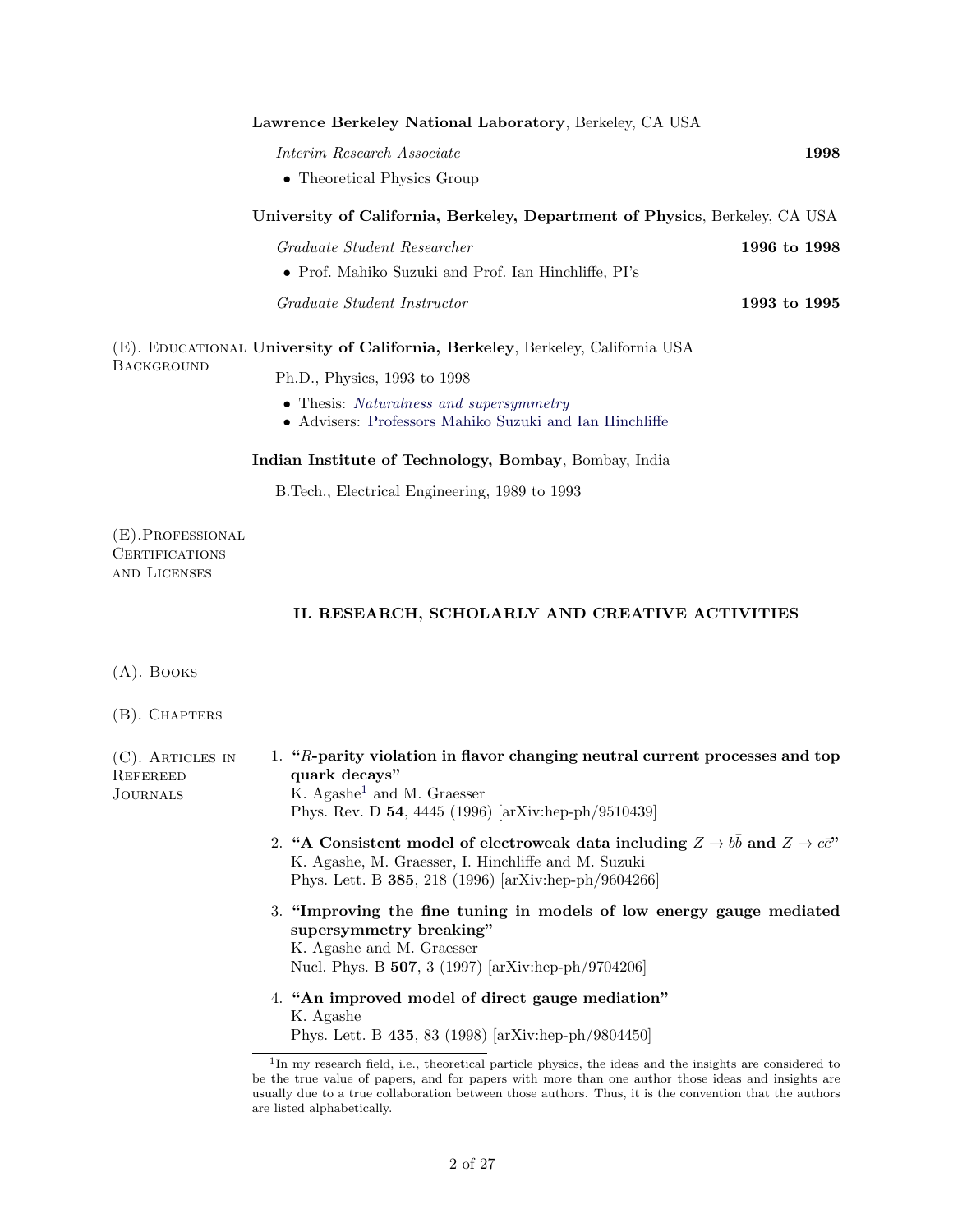- 5. "Supersymmetry breaking and the supersymmetric flavor problem: An analysis of decoupling the first two generation scalars" K. Agashe and M. Graesser Phys. Rev. D 59, 015007 (1999) [arXiv:hep-ph/9801446]
- 6. "GUT and SUSY breaking by the same field" K. Agashe Phys. Lett. B 444, 61 (1998) [arXiv:hep-ph/9809421]
- 7. "Determining the weak phase gamma in the presence of rescattering" K. Agashe and N. G. Deshpande Phys. Lett. B 451, 215 (1999) [arXiv:hep-ph/9812278]
- 8. "Limits on low scale gravity from  $e^+e^- \to W^+W^-$ , ZZ and  $\gamma\gamma$ " K. Agashe and N. G. Deshpande Phys. Lett. B 456, 60 (1999) [arXiv:hep-ph/9902263]
- 9. "Determining the weak phase gamma using the decays  $B_d, B^+ \to K \eta \; (\eta')$ and  $B_s \to \pi \eta \, (\eta')$ " K. Agashe and N. G. Deshpande Phys. Lett. B 454, 359 (1999) [arXiv:hep-ph/9902395]
- 10. "Signals of supersymmetric lepton flavor violation at the LHC" K. Agashe and M. Graesser Phys. Rev. D 61, 075008 (2000) [arXiv:hep-ph/9904422]
- 11. "Implications of the CLEO measurement of  $B \to \pi^+\pi^-$ " K. Agashe and N. G. Deshpande Phys. Rev. D 61, 071301 (2000) [arXiv:hep-ph/9909298]
- 12. "Can multi-TeV (top and other) squarks be natural in gauge mediation?" K. Agashe

Phys. Rev. D 61, 115006 (2000) [arXiv:hep-ph/9910497]

- 13. "Improved GUT and SUSY breaking by the same field" K. Agashe Nucl. Phys. B 588, 39 (2000) [arXiv:hep-ph/0003236]
- 14. "Charged Higgs decays in models with singlet neutrino in large extra dimensions" K. Agashe, N. G. Deshpande and G. H. Wu Phys. Lett. B 489, 367 (2000) [arXiv:hep-ph/0006122]
- 15. "Remarks on models with singlet neutrino in large extra dimensions" K. Agashe and G. H. Wu Phys. Lett. B 498, 230 (2001) [arXiv:hep-ph/0010117]
- 16. "A note on gaugino masses in Kaluza-Klein/radion mediated SUSY breaking" K. Agashe JHEP 0105, 017 (2001) [arXiv:hep-ph/0012182]
- 17. "Can extra dimensions accessible to the SM explain the recent measurement of anomalous magnetic moment of the muon?" K. Agashe, N. G. Deshpande and G. H. Wu Phys. Lett. B 511, 85 (2001) [arXiv:hep-ph/0103235]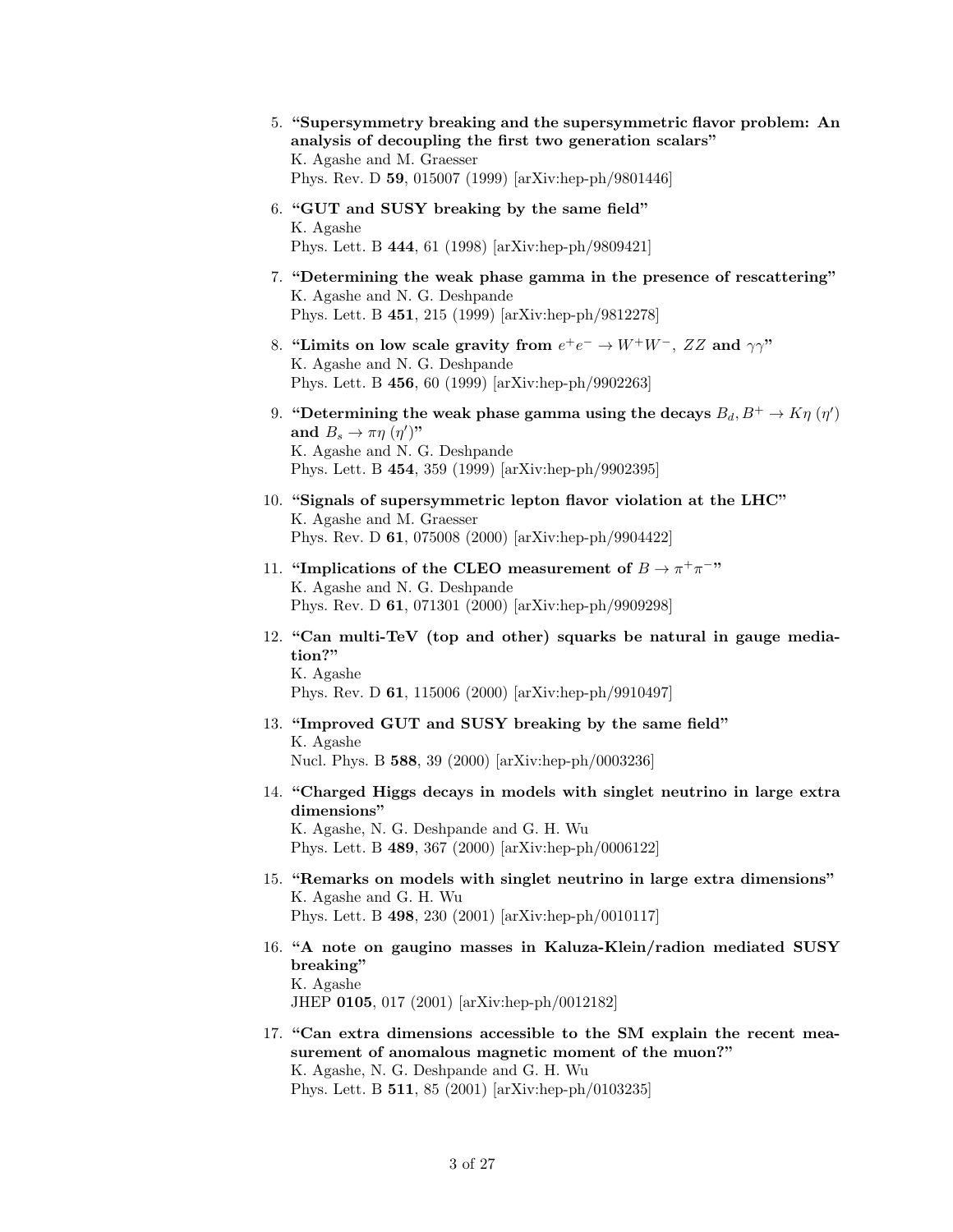- 18. "Universal extra dimensions and  $b \rightarrow s\gamma$ " K. Agashe, N. G. Deshpande and G. H. Wu Phys. Lett. B 514, 309 (2001) [arXiv:hep-ph/0105084]
- 19. "Gauge coupling renormalization in RS1" K. Agashe, A. Delgado and R. Sundrum Nucl. Phys. B 643, 172 (2002) [arXiv:hep-ph/0206099]
- 20. "A note on CFT dual of RS model with gauge fields in bulk" K. Agashe and A. Delgado Phys. Rev. D 67, 046003 (2003) [arXiv:hep-th/0209212]
- 21. "Grand unification in RS1" K. Agashe, A. Delgado and R. Sundrum Annals Phys. 304, 145 (2003) [arXiv:hep-ph/0212028]
- 22. "Supersymmetric flavor models and the  $B \to \phi K_S$  anomaly" K. Agashe and C. D. Carone Phys. Rev. D 68, 035017 (2003) [arXiv:hep-ph/0304229]
- 23. "RS1, custodial isospin and precision tests" K. Agashe, A. Delgado, M. J. May and R. Sundrum JHEP 0308, 050 (2003) [arXiv:hep-ph/0308036]
- 24. "Warped unification, proton stability and dark matter" K. Agashe and G. Servant Phys. Rev. Lett. 93, 231805 (2004) [arXiv:hep-ph/0403143]
- 25. "B-factory signals for a warped extra dimension" K. Agashe, G. Perez and A. Soni Phys. Rev. Lett. 93, 201804 (2004) [arXiv:hep-ph/0406101]
- 26. "Flavor structure of warped extra dimension models" K. Agashe, G. Perez and A. Soni Phys. Rev. D 71, 016002 (2005) [arXiv:hep-ph/0408134]
- 27. "Baryon number in warped GUTs: Model building and (dark matter related) phenomenology" K. Agashe and G. Servant JCAP 0502, 002 (2005) [arXiv:hep-ph/0411254]
- 28. "The Minimal Composite Higgs Model" K. Agashe, R. Contino and A. Pomarol Nucl. Phys. B 719, 165 (2005) [arXiv:hep-ph/0412089]
- 29. "Top compositeness and precision unification" K. Agashe, R. Contino and R. Sundrum Phys. Rev. Lett. 95, 171804 (2005) [arXiv:hep-ph/0502222]
- 30. "Next to minimal flavor violation" K. Agashe, M. Papucci, G. Perez and D. Pirjol arXiv:hep-ph/0509117 LBNL-58627(2005)
- 31. "The minimal composite Higgs model and electroweak precision tests" K. Agashe and R. Contino Nucl. Phys. B 742, 59 (2006) [arXiv:hep-ph/0510164]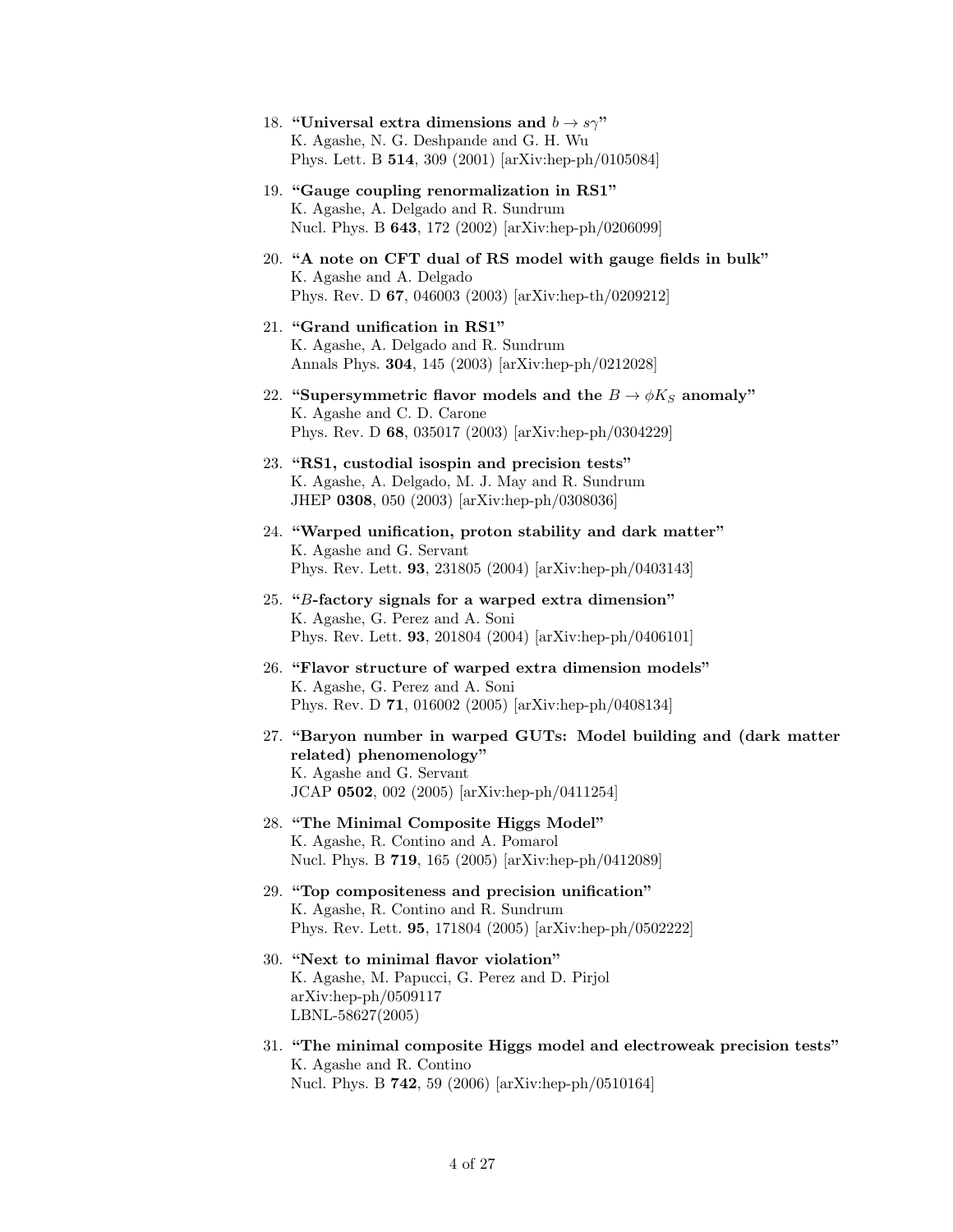- 32. "A custodial symmetry for  $Zb\bar{b}$ " K. Agashe, R. Contino, L. Da Rold and A. Pomarol Phys. Lett. B 641, 62 (2006) [arXiv:hep-ph/0605341]
- 33. "Probing the Randall-Sundrum geometric origin of flavor with lepton flavor violation" K. Agashe, A. E. Blechman and F. Petriello Phys. Rev. D 74, 053011 (2006) [arXiv:hep-ph/0606021]
- 34. "Collider Signals of Top Quark Flavor Violation from a Warped Extra Dimension" K. Agashe, G. Perez and A. Soni Phys. Rev. D 75, 015002 (2007) [arXiv:hep-ph/0606293]
- 35. "LHC signals from warped extra dimensions" K. Agashe, A. Belyaev, T. Krupovnickas, G. Perez and J. Virzi Phys. Rev. D 77, 015003 (2008) [arXiv:hep-ph/0612015]
- 36. "Warped Gravitons at the LHC and Beyond" K. Agashe, H. Davoudiasl, G. Perez and A. Soni Phys. Rev. D 76, 036006 (2007) [arXiv:hep-ph/0701186]
- 37. "The S-parameter in holographic technicolor models" K. Agashe, C. Csaki, C. Grojean and M. Reece JHEP 0712, 003 (2007) [arXiv:0704.1821 [hep-ph]]
- 38. "LHC Signals for Warped Electroweak Neutral Gauge Bosons" K. Agashe, H. Davoudiasl, S. Gopalakrishna, T. Han, G. Y. Huang, G. Perez, Z. G. Si and A. Soni Phys. Rev. D 76, 115015 (2007) [arXiv:0709.0007 [hep-ph]]
- 39. "KK Parity in Warped Extra Dimension" K. Agashe, A. Falkowski, I. Low and G. Servant JHEP 0804, 027 (2008) [arXiv:0712.2455 [hep-ph]]
- 40. "Flavor Violation Tests of Warped/Composite SM in the Two-Site Approach" K. Agashe, A. Azatov<sup>\*[2](#page-4-0)</sup> and L. Zhu<sup>\*[3](#page-4-1)</sup> Phys. Rev. D 79, 056006 (2009) [arXiv:0810.1016 [hep-ph]]
- 41. "A Common Origin for Neutrino Anarchy and Charged Hierarchies" K. Agashe, T. Okui<sup>\*[4](#page-4-2)</sup> and R. Sundrum Phys. Rev. Lett. 102, 101801 (2009) [arXiv:0810.1277 [hep-ph]]
- 42. "LHC Signals for Warped Electroweak Charged Gauge Bosons" K. Agashe, S. Gopalakrishna, T. Han, G. Y. Huang and A. Soni Phys. Rev. D 80, 075007 (2009) [arXiv:0810.1497 [hep-ph]]
- 43. "Relaxing Constraints from Lepton Flavor Violation in 5D Flavorful Theories" K. Agashe

Phys. Rev. D 80, 115020 (2009) [arXiv:0902.2400 [hep-ph]]

44. "Composite Higgs-Mediated FCNC" K. Agashe and R. Contino Phys. Rev. D 80, 075016 (2009) [arXiv:0906.1542 [hep-ph]]

<span id="page-4-0"></span> $^2 \mathrm{graduate}$  student

<span id="page-4-1"></span><sup>3</sup>graduate student

<span id="page-4-2"></span><sup>4</sup>postdoctoral fellow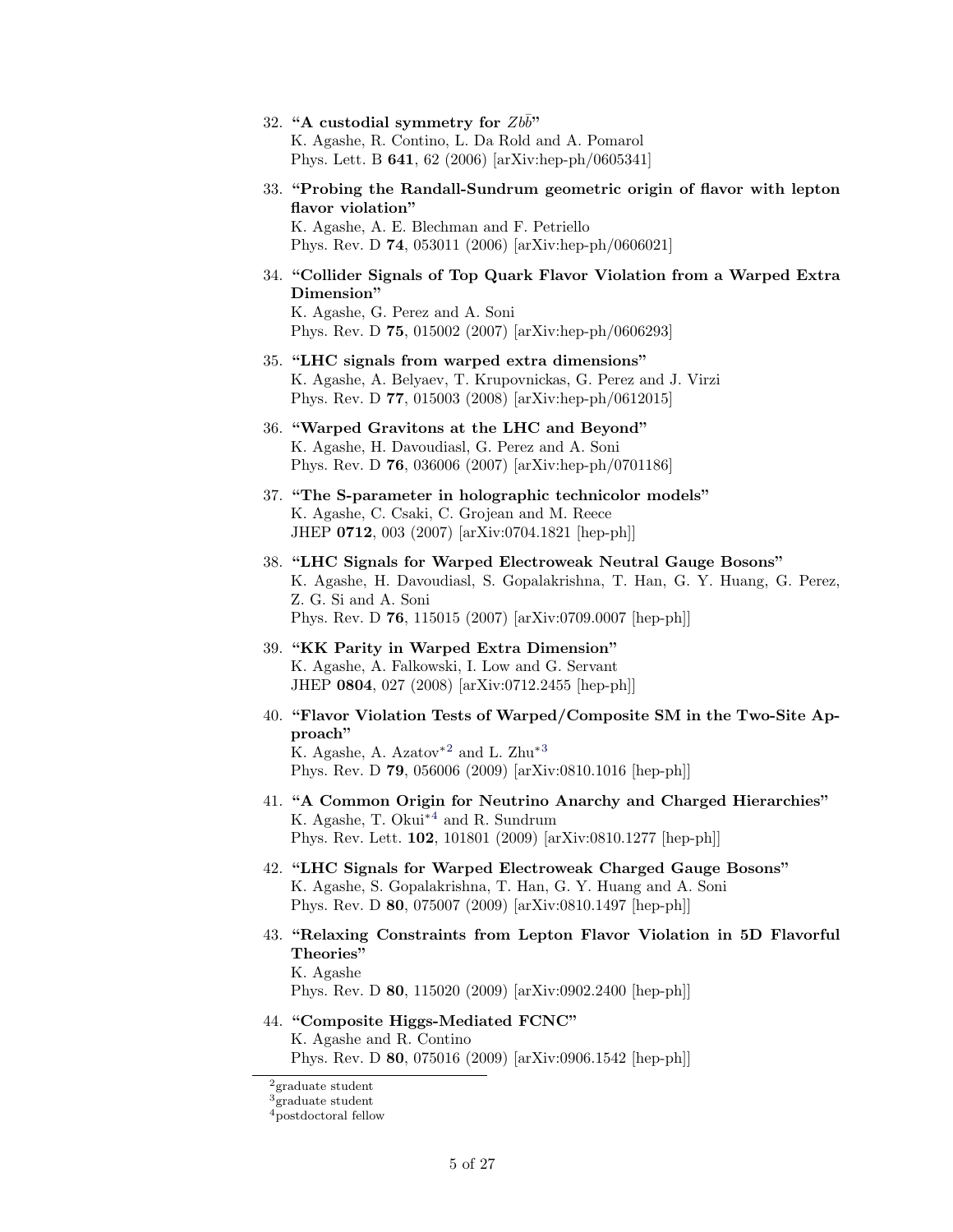- 45. "LHC Signals for Coset Electroweak Gauge Bosons in Warped/Composite PGB Higgs Models" K. Agashe, A. Azatov<sup>\*[5](#page-5-0)</sup>, T. Han, Y. Li, Z. G. Si and L. Zhu<sup>\*[6](#page-5-1)</sup> Phys. Rev. D 81, 096002 (2010) [arXiv:0911.0059 [hep-ph]]
- 46. "Astrophysical Implications of a Visible Dark Matter Sector from a Custodially Warped-GUT" K. Agashe, K. Blum, S. J. Lee and G. Perez Phys. Rev. D 81, 075012 (2010) [arXiv:0912.3070 [hep-ph]]
- 47. "Distinguishing Dark Matter Stabilization Symmetries Using Multiple Kinematic Edges and Cusps" K. Agashe, D. Kim<sup>\*[7](#page-5-2)</sup>, M. Toharia<sup>\*[8](#page-5-3)</sup> and D. G. E. Walker Phys. Rev. D 82, 015007 (2010) [arXiv:1003.0899 [hep-ph]]
- 48. "Using  $M_{T2}$  to Distinguish Dark Matter Stabilization Symmetries" K. Agashe, D. Kim<sup>\*[9](#page-5-4)</sup>, D. G. E. Walker and L. Zhu<sup>\*[10](#page-5-5)</sup> Phys. Rev. D 84, 055020 (2011) [arXiv:1012.4460 [hep-ph]]
- 49. "Improving the tunings of the MSSM by adding triplets and singlet" K. Agashe, A. Azatov, A. Katz<sup>\*[11](#page-5-6)</sup> and D. Kim<sup>\*[12](#page-5-7)</sup> Phys. Rev. D 84, 115024 (2011) [arXiv:1109.2842 [hep-ph]]
- 50. "A simple, yet subtle "invariance" of two-body decay kinematics" K. Agashe, R. Franceschini<sup>∗</sup>[13](#page-5-8) and D. Kim<sup>∗</sup>[14](#page-5-9) arXiv:1209.0772 [hep-ph] Phys. Rev. D 88, 057701 (2013)
- 51. "Natural Islands for a 125 GeV Higgs in the scale-invariant NMSSM" K. Agashe, Y. Cui<sup>∗[15](#page-5-10)</sup> and R. Franceschini<sup>∗[16](#page-5-11)</sup>. arXiv:1209.2115 [hep-ph] JHEP 1302, 031 (2013)
- 52. "Using Energy Peaks to Count Dark Matter Particles in Decays" K. Agashe, R. Franceschini<sup>\*[17](#page-5-12)</sup>, D. Kim<sup>\*[18](#page-5-13)</sup> and K. Wardlow<sup>\*[19](#page-5-14)</sup>. arXiv:1212.5230 [hep-ph] Phys. Dark Univ. 2, 72 (2013)
- 53. "Using Energy Peaks to Measure New Particle Masses" K. Agashe, R. Franceschini<sup>\*[20](#page-5-15)</sup> and D. Kim<sup>\*[21](#page-5-16)</sup>. arXiv:1309.4776 [hep-ph] JHEP 1411, 059 (2014)

<span id="page-5-0"></span><sup>5</sup>graduate student

<span id="page-5-2"></span><span id="page-5-1"></span> $6$ graduate student  $7\degree$ graduate student

<span id="page-5-3"></span> $^8\rm postdoctoral$  fellow

<span id="page-5-4"></span> $9^{\circ}$ graduate student

<span id="page-5-5"></span> $10\text{ }$ graduate student

<span id="page-5-6"></span><sup>11</sup>postdoctoral fellow

<span id="page-5-7"></span> $12\ensuremath{\overset{\circ}{\text{grad}}}$  at<br>a student

<span id="page-5-8"></span> $13\text{ postdoctoral fellow}$ 

<span id="page-5-9"></span><sup>14</sup>graduate student

<span id="page-5-10"></span> $15$ postdoctoral fellow

<span id="page-5-11"></span> $16$ <sub>postdoctoral fellow</sub>

<span id="page-5-12"></span> $17$ postdoctoral fellow

<span id="page-5-13"></span><sup>18</sup>graduate student

<span id="page-5-14"></span> $^{19}\rm \check{graduate}$  student

<span id="page-5-15"></span> $20\text{postdoctoral fellow}$ 

<span id="page-5-16"></span> $21$ <sub>graduate student</sub>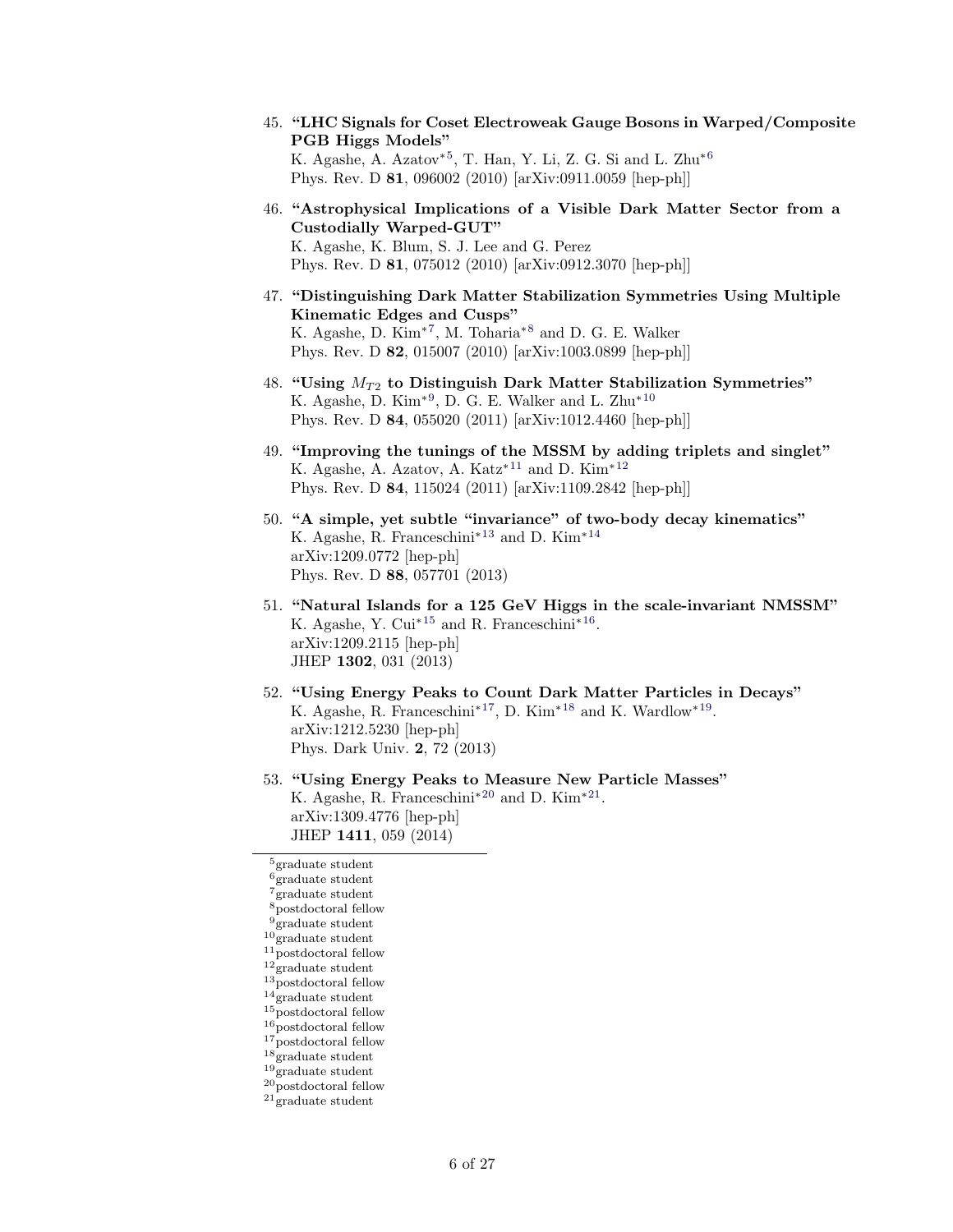- 54. "(In)direct Detection of Boosted Dark Matter" K. Agashe, Y. Cui<sup>∗[22](#page-6-0)</sup>, L. Necib and J. Thaler. arXiv:1405.7370 [hep-ph] JCAP 1410, 062 (2014)
- 55. "Photon Cascade Decay of the Warped Graviton at LHC14 and a 100 TeV Hadron Collider" K. Agashe, C. Y. Chen, H. Davoudiasl and D. Kim. arXiv:1412.6215 [hep-ph] Phys. Rev. D 91, 076002 (2015)
- 56. "Warped Dipole Completed, with a Tower of Higgs Bosons" K. Agashe, A. Azatov, Y. Cui∗[23](#page-6-1), L. Randall and M. Son. arXiv:1412.6468 [hep-ph] JHEP 1506, 196 (2015)
- 57. "Mass Measurement Using Energy Spectra in Three-body Decays" K. Agashe, R. Franceschini, D. Kim and K. Wardlow<sup>\*[24](#page-6-2)</sup>. arXiv:1503.03836 [hep-ph] JHEP 1605, 138 (2016)
- 58. "Energy spectra of massive two-body decay products and mass measurement" K. Agashe, R. Franceschini, S. Hong<sup>∗</sup>[25](#page-6-3) and D. Kim. arXiv:1512.02265 [hep-ph] JHEP 1604, 151 (2016)
- 59. "Warped Seesaw mechanism is Physically Inverted" K. Agashe, S. Hong<sup>\*[26](#page-6-4)</sup> and L. Vecchi<sup>\*[27](#page-6-5)</sup>. arXiv:1512.06742 [hep-ph] Phys. Rev. D 94, no. 1, 013001 (2016)
- 60. "Top quark mass determination from the energy peaks of b-jets and B-hadrons at NLO QCD" K. Agashe, R. Franceschini, D. Kim and M. Schulze.

arXiv:1603.03445 [hep-ph] Eur. Phys. J. C 76, no. 11, 636 (2016)

- 61. "Flavor Universal Resonances and Warped Gravity" K. Agashe, P. Du<sup>∗</sup>[28](#page-6-6), S. Hong<sup>∗</sup>[29](#page-6-7) and R. Sundrum. arXiv:1608.00526 [hep-ph] JHEP 1701, 016 (2017)
- 62. "LHC Signals from Cascade Decays of Warped Vector Resonances" K. S. Agashe, J. Collins<sup>\*[30](#page-6-8)</sup>, P. Du<sup>\*[31](#page-6-9)</sup>, S. Hong<sup>\*[32](#page-6-10)</sup>, D. Kim and R. K. Mishra<sup>\*[33](#page-6-11)</sup>. arXiv:1612.00047 [hep-ph] JHEP 1705, 078 (2017)

<span id="page-6-0"></span> $\rm ^{22}postdoctoral$  fellow

<span id="page-6-1"></span> $23^{1}_{\text{postdoctoral fellow}}$ 

<span id="page-6-2"></span> $^{24}$  graduate student

<span id="page-6-3"></span> $^{25}\rm \check{g}$ raduate student

<span id="page-6-4"></span> $26\text{graduate student}$  $27$ postdoctoral fellow

<span id="page-6-6"></span><span id="page-6-5"></span> $28$ <sub>graduate student</sub>

<span id="page-6-7"></span> $29$ graduate student

<span id="page-6-8"></span> $\rm{^{30}postdoctoral}$  fellow

<span id="page-6-9"></span> $\mathbf{^{31}graduate}$  student

<span id="page-6-10"></span><sup>32</sup>graduate student

<span id="page-6-11"></span> $^{33}\rm{\overline{p}}$ ostdoctoral fellow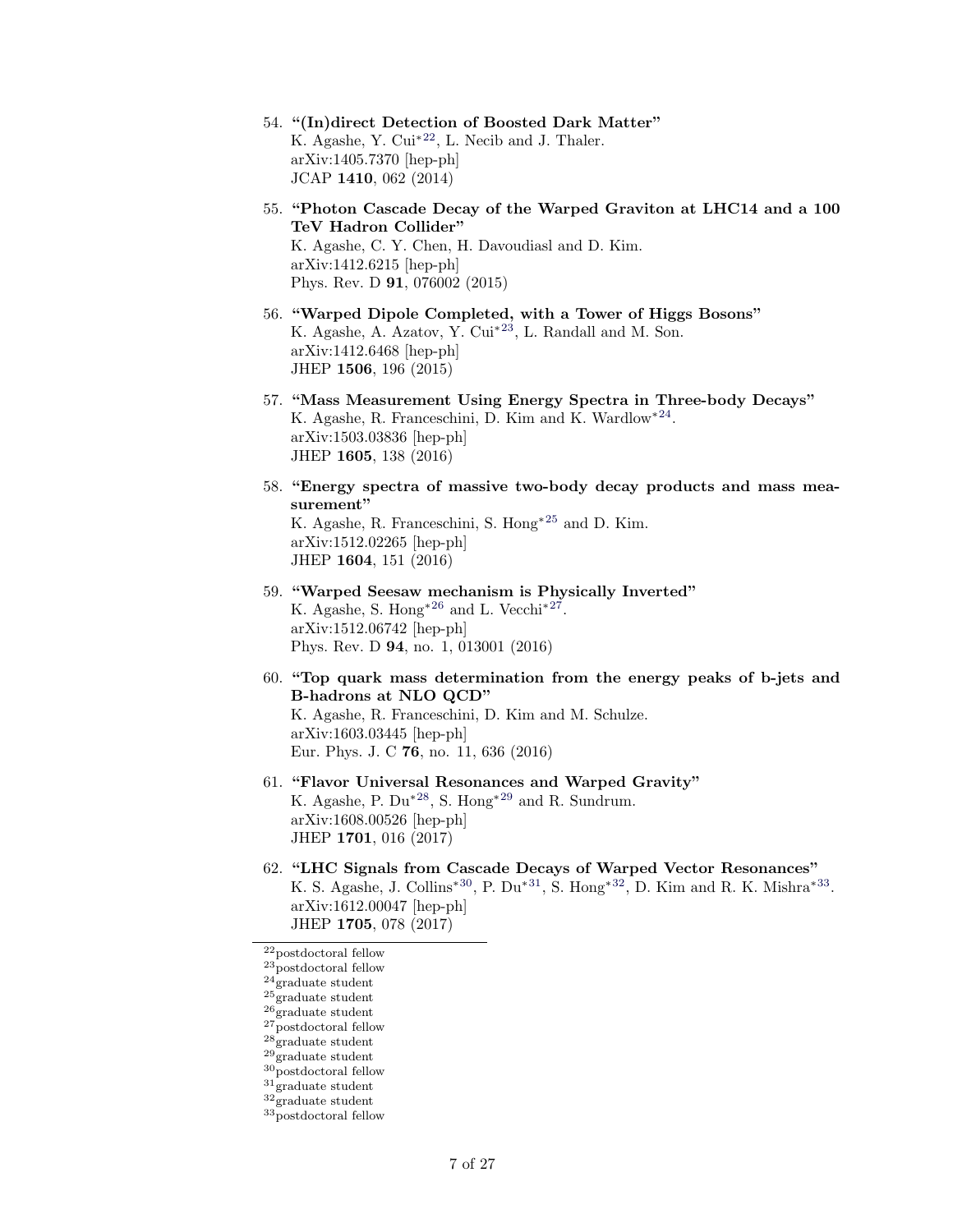- 63. "LHC signals for Singlet Neutrinos from a Natural Warped Seesaw (I)" K. Agashe, P.  $Du^{*34}$  $Du^{*34}$  $Du^{*34}$  and S. Hong<sup>\*[35](#page-7-1)</sup>. arXiv:1612.04810 [hep-ph] Phys. Rev. D 97, no. 7, 075032 (2018)
- 64. "LHC Signals for Singlet Neutrinos from a Natural Warped Seesaw  $(II)$ "

K. Agashe, P.  $Du^{*36}$  $Du^{*36}$  $Du^{*36}$  and S. Hong<sup>\*[37](#page-7-3)</sup>. arXiv:1703.07763 [hep-ph] Phys. Rev. D 97, no. 7, 075033 (2018)

- 65. "Dedicated Strategies for Triboson Signals from Cascade Decays of Vector Resonances" K. Agashe, J. H. Collins∗[38](#page-7-4), P. Du∗[39](#page-7-5), S. Hong, D. Kim and R. K. Mishra. arXiv:1711.09920 [hep-ph] UMD-PP-017-33
- 66. "Hybrid seesaw leptogenesis and TeV singlets" K. Agashe, P. Du<sup>∗</sup>[40](#page-7-6), M. Ekhterachian<sup>∗</sup>[41](#page-7-7), C. S. Fong, S. Hong and L. Vecchi. arXiv:1804.06847 [hep-ph] Phys. Lett. B 785, 489 (2018)
- 67. "Detecting a Boosted Diboson Resonance" K. Agashe, J. H. Collins<sup>∗</sup>[42](#page-7-8), P. Du<sup>∗</sup>[43](#page-7-9), S. Hong, D. Kim and R. K. Mishra. arXiv:1809.07334 [hep-ph] JHEP 1811, 027 (2018)
- 68. "Natural Seesaw and Leptogenesis from Hybrid of High-Scale Type I and TeV-Scale Inverse" K. Agashe, P. Du<sup>∗</sup>[44](#page-7-10), M. Ekhterachian<sup>∗</sup>[45](#page-7-11), C. S. Fong, S. Hong and L. Vecchi. arXiv:1812.08204 [hep-ph] UMD-PP-018-11

**CONFERENCE** 

- (D). PUBLISHED (1). Refereed Conference Proceedings
- PROCEEDINGS (2). Non-Refereed Conference Proceedings
	- 1. "Probing tau sneutrino NLSP scenario in gauge mediated supersymmetry breaking models at LEP-2" K. Agashe and D. K. Ghosh Pramana 51, 289 (1998) Report of the B-Physics and collider physics working group at the 5th Workshop on High-Energy Physics Phenomenology (WHEPP 5), Pune, India, January 1998

- <span id="page-7-6"></span><span id="page-7-5"></span> $^{40}\rm \check{graduate}$  student
- <span id="page-7-7"></span><sup>41</sup>graduate student
- <span id="page-7-8"></span> $^{42}\rm{\substack{\small{\sim}} postdoctoral}$  fellow
- <span id="page-7-9"></span><sup>43</sup>graduate student
- <span id="page-7-10"></span> $^{44}$  graduate student

<span id="page-7-0"></span><sup>34</sup>graduate student

<span id="page-7-1"></span> $^{35}\rm \check{g}$ raduate student

<span id="page-7-2"></span> $36\degree$ graduate student

<span id="page-7-3"></span><sup>37</sup>graduate student

<span id="page-7-4"></span> $^{38}\rm$ ostdoctoral fellow  $39<sub>graduate</sub> student$ 

<span id="page-7-11"></span> $^{45}\rm \check{graduate}$  student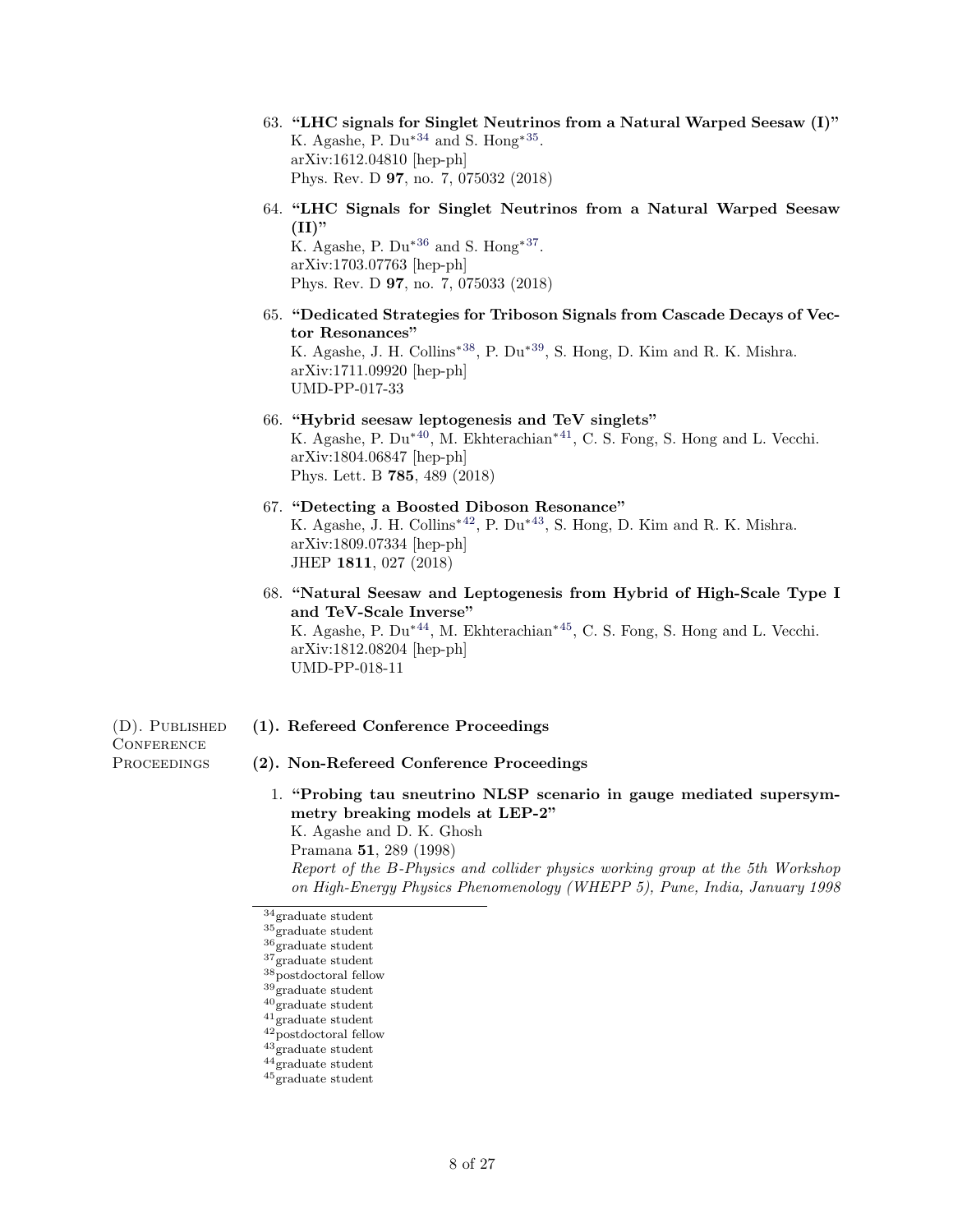2. "Remarks on models with singlet neutrino in large extra dimensions" K. Agashe

Proceedings of the 9th International Conference on Supersymmetry and Unification of Fundamental Interactions (SUSY01), Dubna, Russia, June 2001.

3. "Charged Higgs decays in models with singlet neutrino in large extra dimensions"

K. Agashe, D. K. Ghosh and M. Guchait Pramana 60, 392 (2003) Report of the collider and B physics working group at the 7th Workshop on High-Energy Physics Phenomenology (WHEPP 7), Allahabad, India, January 2002

# 4. "Grand Unification in RS1, Naturally (and without SUSY)"

K. Agashe

Proceedings of the 11th International Conference on Supersymmetry and Unification of Fundamental Interactions (SUSY 2003), Tucson, Arizona, June 2003

5. "Warped Extra Dimensions Signatures in B Decays"

K. Agashe Section 5.4.5 of arXiv:hep-ph/0503261 SLAC-R-709(2004)

Proceedings of two workshops on the Discovery Potential of an Asymmetric B Factory at  $10^{36}$  Luminosity at the Stanford Linear Accelerator Center, California, May and October 2003.

# 6. "Neutrino masses and mixings in warped extra dimensions"

K. Agashe, P. Das, A. Dighe, P. Mehta and P. Roy Pramana 63, 1395 (2004) [pages 5-6 of arXiv:hep-ph/0409225] Report of the Neutrino and astroparticle physics working group at the 8th Workshop on High-Energy Physics Phenomenology (WHEPP 8), Bombay, India, January 2004

# 7. "Collider signals for Randall-Sundrum model (RS1) with SM gauge and fermion fields in the bulk"

K. Agashe, K. Assamagan, J. Forshaw and R. M. Godbole Pramana 63, 1341 (2004) [pages 16-19 of arXiv:hep-ph/0410340] Report of the high energy and collider physics working group at the 8th Workshop on High-Energy Physics Phenomenology (WHEPP 8), Bombay, India, January 2004

# 8. "Top Compositeness at Colliders"

K. Agashe

Section 4.1 of arXiv:hep-ph/0601112

FERMILAB-CONF-06-006-T(2006)

Report of the top/QCD working group at the 2005 International Linear Collider Physics and Detector Workshop and 2nd ILC Accelerator Workshop, Snowmass, Colorado, August 2005

# 9. "Extra Dimensions"

K. Agashe

Proceedings of the Theoretical Advanced Study Institute (TASI), University of Colorado, Boulder, June 2006

# 10. "LHC studies inspired by warped extra dimensions"

K. Agashe, L. Basso, G. Brooijmans, S.P. Das, H. Gray, M. Guchait, J. Jackson, M. Karagoz, S.J. Lee, R. Rosenfeld, C. Shepherd-Themistocleous and M. Vos Section 9 of arXiv:1005.1229 [hep-ph]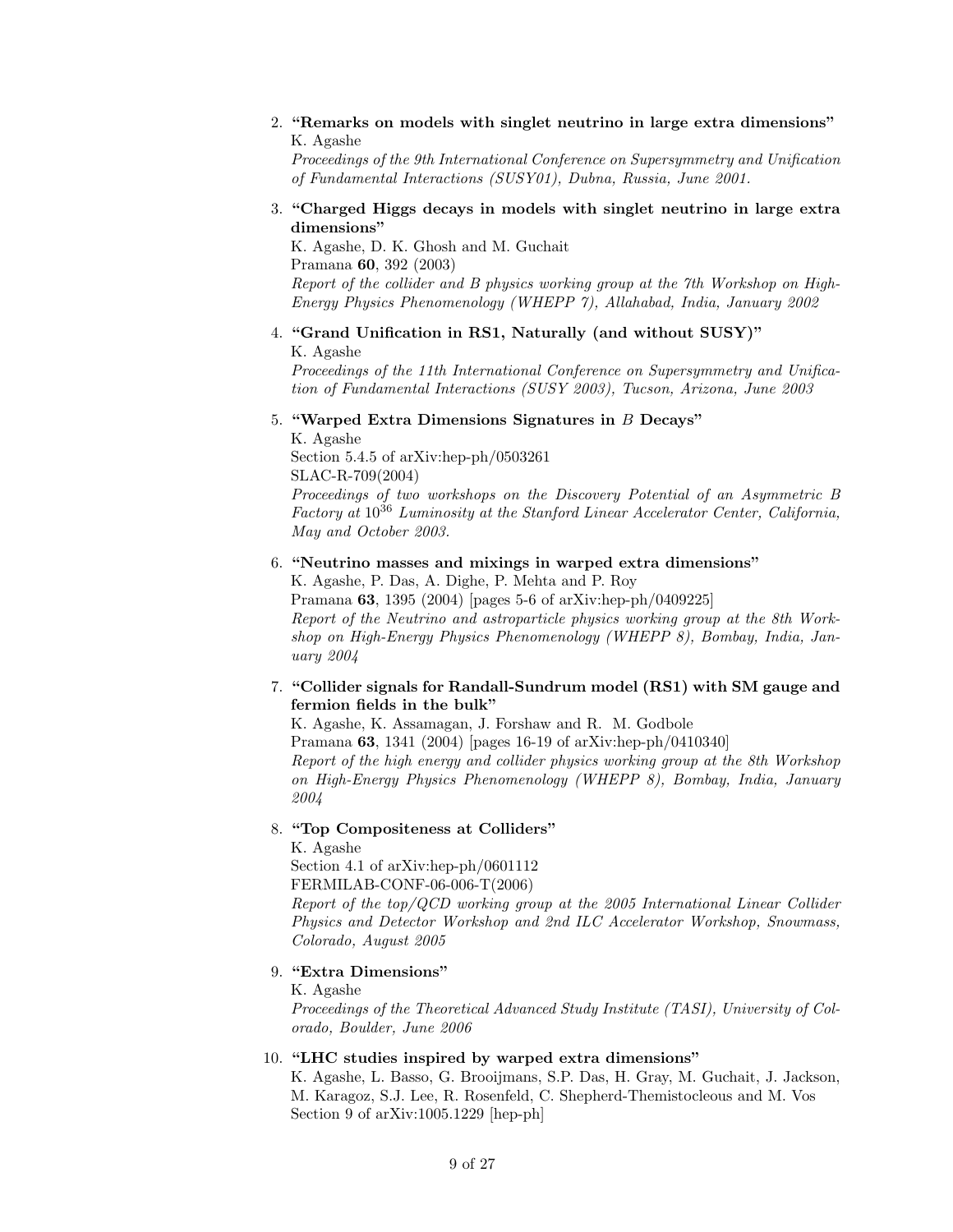### CERN-PH-TH-2010-096

Report of the New Physics Working Group at the Physics at TeV Colliders Workshop, Les Houches, France, June 2009

11. "Charged Leptons"

B.C.K. Casey, Y. Grossman, A. Roodman (Conveners), K. Agashe et al. Section 3 of arXiv:1205.2671 [hep-ex] ANL-HEP-TR-12-25, SLAC-R-991 Proceedings of the workshop on Fundamental Physics at the Intensity Frontier at Rockville, MD, December 2011

12. "Warped Extra Dimensional Benchmarks for Snowmass 2013" K. Agashe et al.

arXiv:1309.7847 [hep-ph] Whitepaper contributed for "Snowmass 2013 Community Summer Study"

13. "Constraining RS Models by Future Flavor and Collider Measurements: A Snowmass Whitepaper"

K. Agashe, M. Bauer, F. Goertz, S. J. Lee, L. Vecchi, L. -T. Wang and F. Yu. arXiv:1310.1070 [hep-ph] Whitepaper contributed for "Snowmass 2013 Community Summer Study"

14. "New Particles Working Group Report of the Snowmass 2013 Community Summer Study"

Y. Gershtein, M. Luty, M. Narain, L. -T. Wang, D. Whiteson (Conveners), K. Agashe et al.

arXiv:1311.0299 [hep-ex] Report of the "The Path Beyond the Standard Model - New Particles, Forces, and Dimensions" subgroup of the Snowmass 2013 (Community Summer Study) process

15. "Snowmass 2013 Top quark working group report"

K. Agashe, R. Erbacher, C. E. Gerber, K. Melnikov, R. Schwienhorst (Conveners) et al. [Top Quark Working Group Collaboration] arXiv:1311.2028 [hep-ph] Report of the "Fully Understanding the Top Quark" subgroup of the Snowmass 2013 (Community Summer Study) process

16. "Planning the Future of U.S. Particle Physics (Snowmass 2013): Chapter 3: Energy Frontier"

R. Brock, M. E. Peskin (Conveners), K. Agashe et al. arXiv:1401.6081 [hep-ex] Report of the "Energy Frontier" Group of the Snowmass 2013 (Community Summer Study) process

# $(E)$ . (1). Keynotes

CONFERENCES, Workshops, and **TALKS** 

#### 1. Extra Dimensions at the LHC (Plenary)

"16th International Conference on Supersymmetry and Unification of Fundamental Interactions (SUSY 08)", Seoul, Korea, June 2008

2. Extra Dimensions at the LHC (Plenary) "Pheno 2009", Symposium at the University of Wisconsin, Madison, May 2009

# 3. Top conclusions (preliminary, selected, in-progress) "Snowmass: Seattle Energy Frontier Workshop" University of Washington, Seattle, June 2013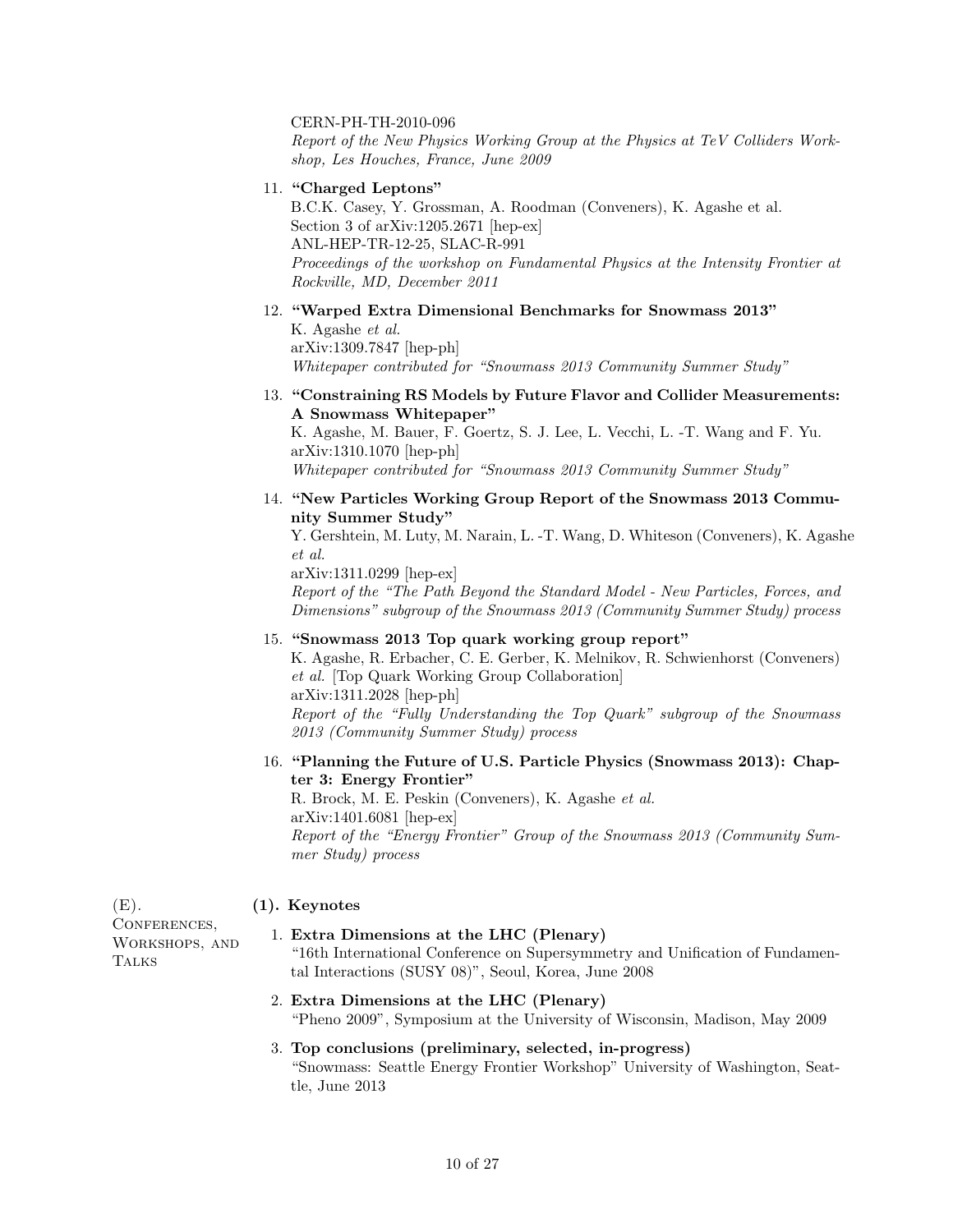(2) Invited Talks

#### At Universities

1. Are Heavy Scalars of 1st and 2nd Generations a Solution to the SUSY Flavor Problem?

Particle theory seminar at Argonne National Laboratory, Illinois, February 1998

2. Are Heavy Scalars of 1st and 2nd Generations a Solution to the SUSY Flavor Problem?

Particle theory seminar at the University of Illinois, Chicago, February 1998

- 3. An Improved Model of Direct Gauge Mediation Particle theory seminar at Stanford Linear Accelerator Center, California, June 1998.
- 4. An Improved Model of Direct Gauge Mediation Particle theory seminar at Tata Institute of Fundamental Research, Mumbai, India, July 1999
- 5. GUT and SUSY Breaking by the Same Field Particle theory seminar at the University of Washington, Seattle, October 2000
- 6. GUT and SUSY Breaking by the Same Field Particle theory seminar at Lawrence Berkeley National Laboratory and the University of California, Berkeley, November 2000
- 7. GUT and SUSY Breaking by the Same Field Particle theory seminar at Tata Institute of Fundamental Research, Mumbai, India, June 2001
- 8. SM in Extra Dimensions:  $(g-2)_{\mu}$  and  $b \rightarrow s\gamma$ Particle theory seminar at Stanford Linear Accelerator Center, California, July 2001
- 9. SM in Extra Dimensions:  $(g-2)_{\mu}$  and  $b \rightarrow s\gamma$ Particle theory seminar at Tata Institute of Fundamental Research, Mumbai, India, January 2002
- 10. Gauge Coupling Renormalization and Unification in RS1 Particle theory seminar at the University of Maryland, College Park, November 2002
- 11. Gauge Coupling Renormalization and Unification in RS1 Particle theory seminar at the University of Michigan, Ann Arbor, December 2002
- 12. Gauge Coupling Renormalization and Unification in RS1 Particle theory seminar at College of William and Mary, Williamsburg, Virginia, January 2003
- 13. Gauge Coupling Renormalization and Unification in RS1 Particle theory seminar at Yale University, New Haven, Connecticut, January 2003
- 14. Grand Unification in RS1, Naturally (and without SUSY) Particle theory seminar at Boston University, Massachusetts, March 2003
- 15. Grand Unification in RS1, Naturally (and without SUSY) Particle theory seminar at Cornell University, Ithaca, New York, May 2003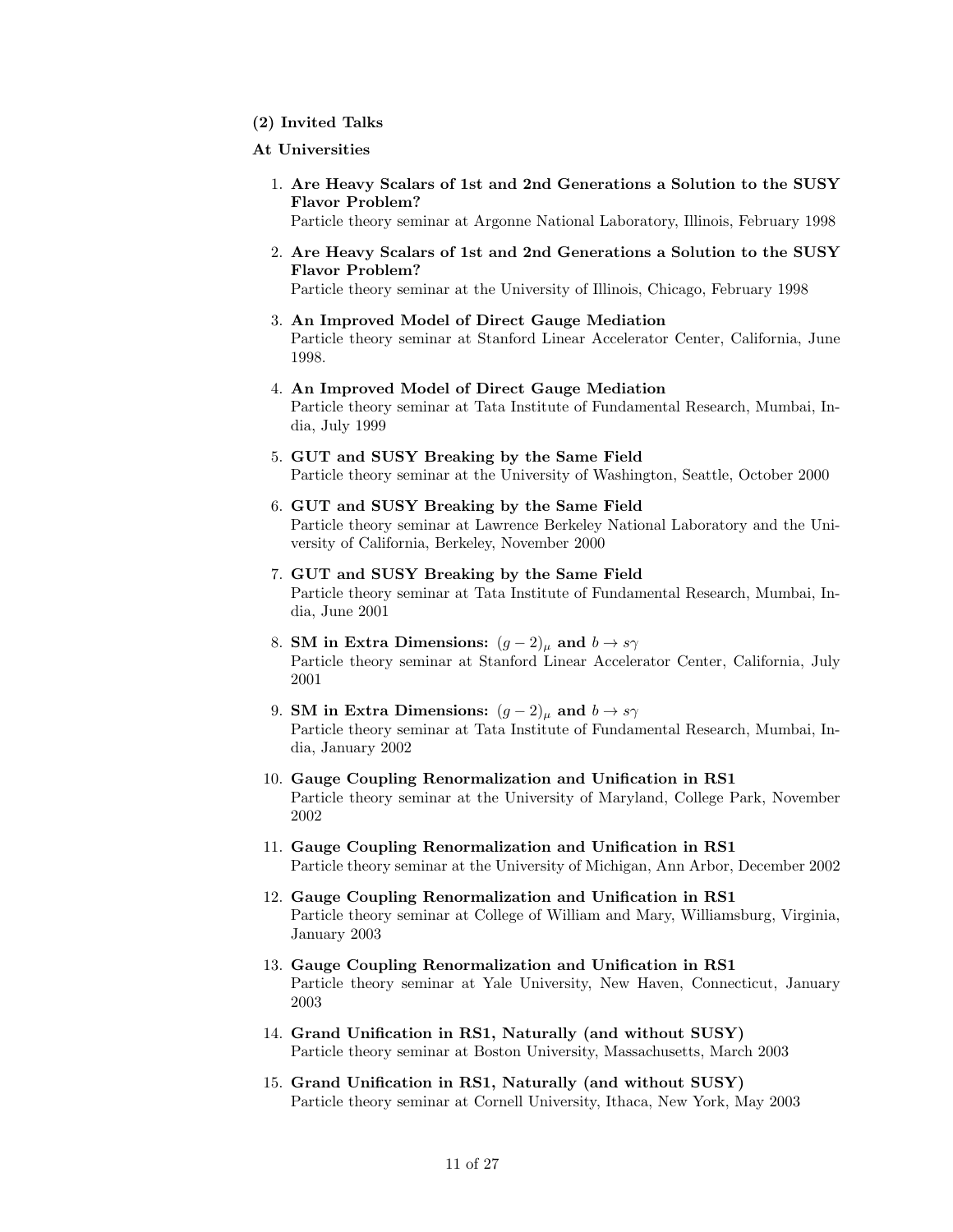- 16. Grand Unification in RS1, Naturally (and without SUSY) Particle theory seminar at Stanford Linear Accelerator Center, California, June 2003
- 17. Grand Unification in RS1, Naturally (and without SUSY) Particle theory seminar at Lawrence Berkeley National Laboratory and the University of California, Berkeley, June 2003
- 18. Grand Unification in RS1, Naturally (and without SUSY) Particle theory seminar at Fermi National Accelerator Laboratory, Batavia, Illinois, September 2003
- 19. Breaking Electroweak Symmetry Strongly and Consistently with Precision Data, Flavor, and Grand Unification Particle theory seminar at the University of Notre Dame, South Bend, Indiana, October, 2003
- 20. Breaking Electroweak Symmetry Strongly and Consistently with Precision Data, Flavor, and Grand Unification Particle theory seminar at Bartol Research Institute, University of Delaware,

Newark, October, 2003

21. Warped Compactifications: Flavor, Precision Tests and Grand Unification

Particle Theory seminar at California Institute of Technology, Pasadena, November 2003

22. Warped Compactifications: Flavor, Precision Tests and Grand Unification

Particle Theory seminar at the University of California, San Diego, November, 2003

23. Warped Compactifications: Flavor, Precision Tests and Grand Unification

High energy theory seminar at Brookhaven National Laboratory, Upton, New York, December, 2003

24. Warped Compactifications: Flavor, Precision Tests and Grand Unification

Particle theory seminar at Columbia University, New York, February, 2004

- 25. Warped Unification, Proton Stability and Dark Matter Particle theory seminar at Institute for Advanced Study, Princeton, April, 2004
- 26. B-Factory Signals for a Warped Extra Dimension Particle theory seminar at Lawrence Berkeley National Laboratory and the University of California, Berkeley, May, 2004
- 27. B-Factory Signals for a Warped Extra Dimension Particle theory seminar at the University Of Oregon, Eugene, June, 2004
- 28. B-Factory Signals for a Warped Extra Dimension Particle physics seminar at Stanford Linear Accelerator Center, June, 2004
- 29. B-Factory Signals for a Warped Extra Dimension Particle theory seminar at Purdue University, West Lafayette, Indiana, September, 2004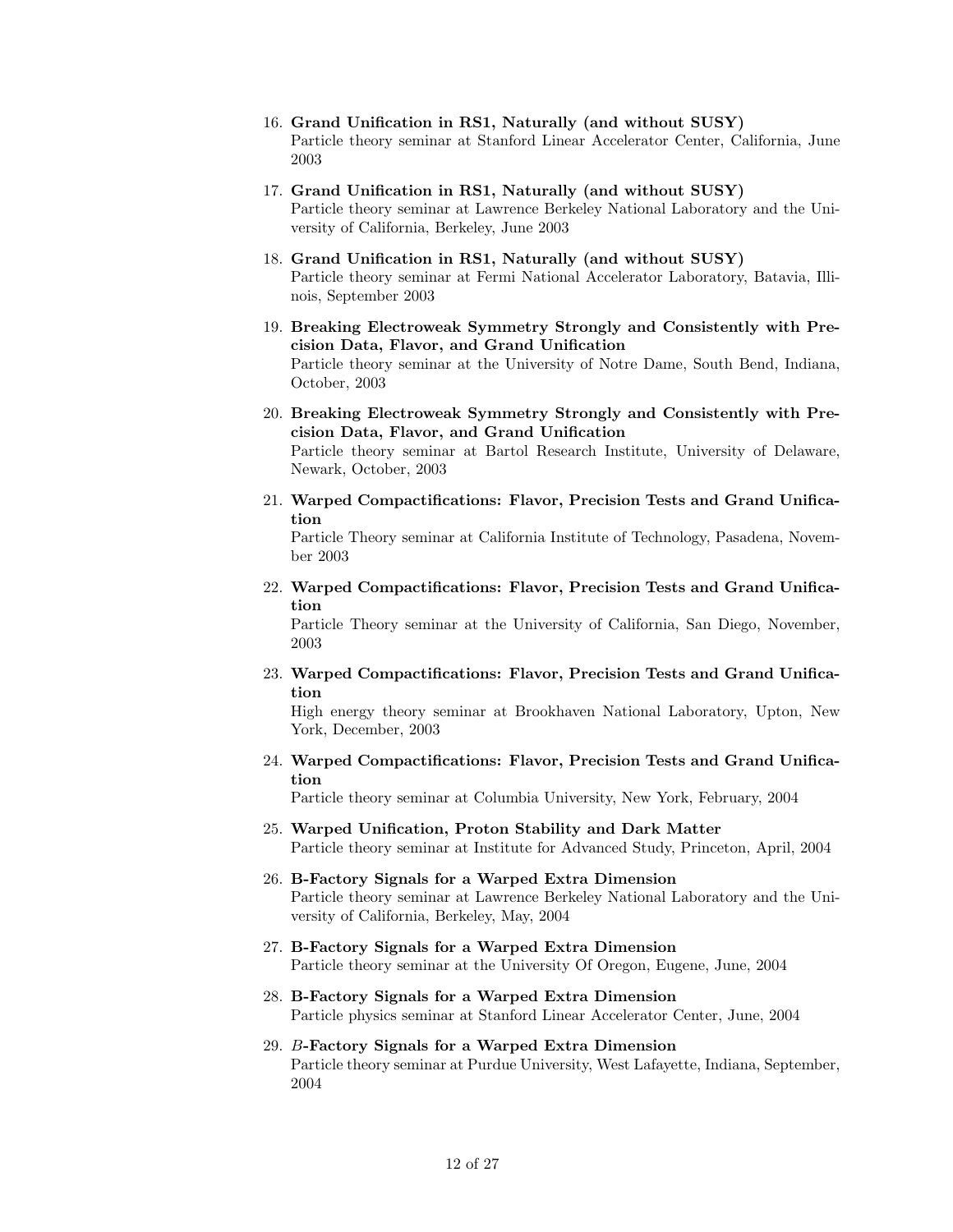- 30. B-Factory Signals for a Warped Extra Dimension Particle theory seminar at Fermi National Accelerator Laboratory, Batavia, Illinois, September 2004
- 31. B-Factory Signals for a Warped Extra Dimension Particle theory seminar at the University of Maryland, College Park, September, 2004
- 32. B-Factory Signals for a Warped Extra Dimension Particle theory seminar at the University of Wisconsin, Madison, November, 2004
- 33. B-Factory Signals for a Warped Extra Dimension Particle theory seminar at the University of Michigan, Ann Arbor, November, 2004
- 34. Warped Compactifications: Flavor, Unification and Dark Matter Theory Division Seminar at CERN, Geneva, Switzerland, January 2005
- 35. Warped Compactifications: Flavor, Unification and Dark Matter Particle theory seminar at Cornell University, February 2005
- 36. Warped Compactifications: Flavor, Unification and Dark Matter Particle theory seminar at Syracuse University, February 2005
- 37. Warped Compactifications: Flavor, Unification and Dark Matter Particle theory seminar at Fermi National Accelerator Laboratory, Batavia, Illinois, February 2005
- 38. Warped Compactifications: Flavor, Unification and Dark Matter Particle theory seminar at the University of Colorado, Boulder, March 2005
- 39. Particle Physics from a Warped Extra Dimension Particle theory seminar at the University of California, Davis, March 2005
- 40. Particle Physics from a Warped Extra Dimension Particle theory seminar at the University of Maryland, March 2005
- 41. Warped Compactifications: Flavor, Unification and Dark Matter Particle theory seminar at Perimeter Institute, Waterloo, Ontario, Canada, March 2005
- 42. Warped Compactifications: Flavor, Unification and Dark Matter Particle theory seminar at the Ohio State University, May 2005
- 43. Warped Compactifications: Flavor, Unification and Dark Matter High energy theory seminar at Brookhaven National Laboratory, July 2005
- 44. Warped Compactifications: Flavor, Unification and Dark Matter Particle theory seminar at Stanford Linear Accelerator Center, October 2005
- 45. Warped Compactifications: Flavor, Unification and Dark Matter & New and Improved Composite Higgs Models Particle theory seminars at Lawrence Berkeley National Laboratory and University of California, Berkeley, October 2005
- 46. Warped Compactifications: Flavor, Unification and Dark Matter Particle theory seminar at the Michigan State University, October 2005
- 47. Warped Compactifications: Flavor, Unification and Dark Matter Particle theory seminar at New York University, November 2005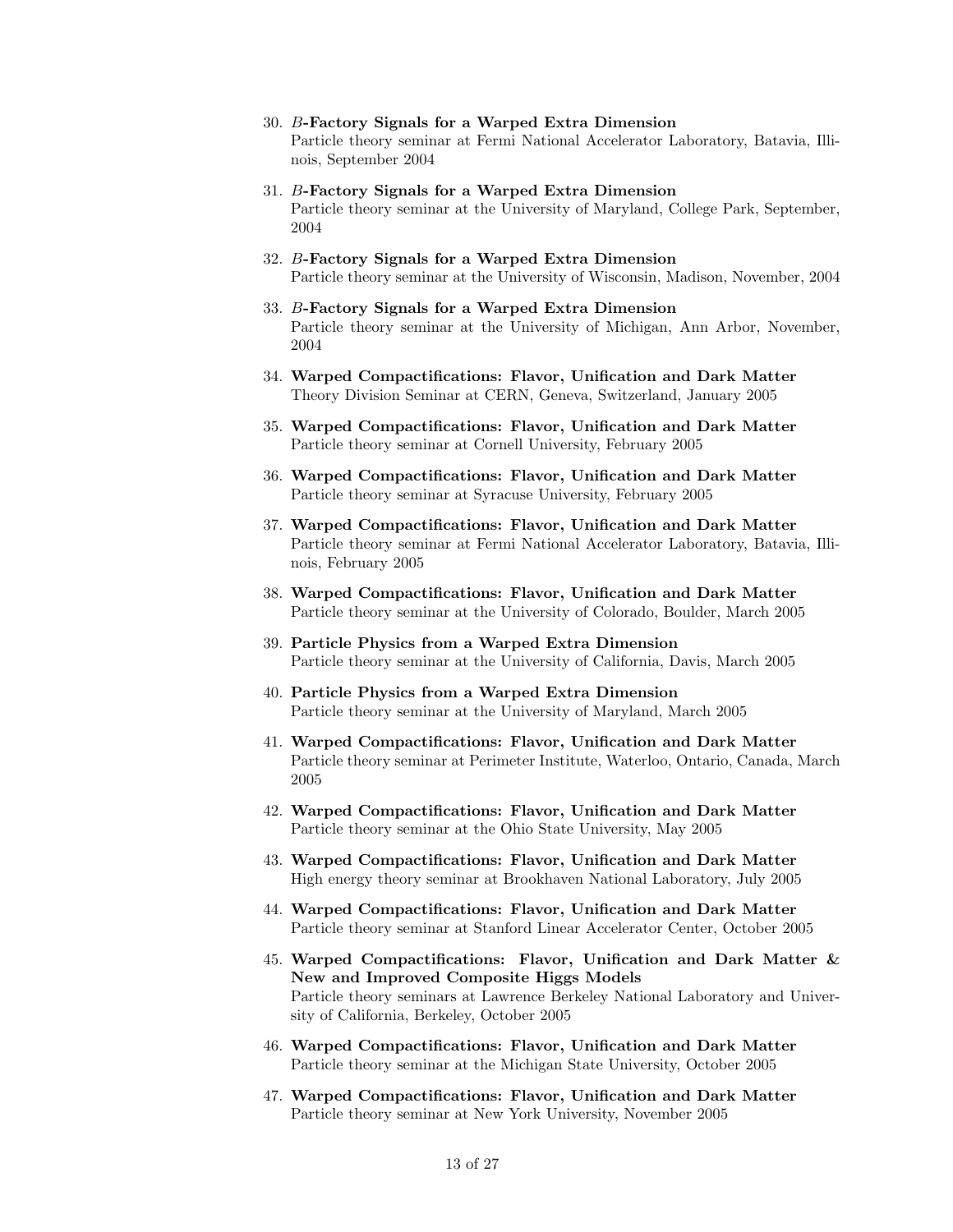- 48. Warped Compactifications: Flavor, Unification and Dark Matter Particle theory seminar at Institute for Advanced Study, Princeton, November 2005
- 49. Warped Compactifications: Flavor, Unification and Dark Matter Particle theory seminar at the University of Toronto, Ontario, Canada, December 2005
- 50. Warped Compactifications: Flavor, Unification and Dark Matter Particle theory seminar at the University of Wisconsin, Madison, December 2005
- 51. Warped Compactifications: Flavor, Unification and Dark Matter Particle theory seminar at Tata Institute for Fundamental Research, Mumbai, India, January 2006
- 52. Signals for a Warped Extra Dimension Particle theory seminar at the University of Maryland, February 2006
- 53. A Custodial Symmetry for  $Zbb$ Particle theory seminar at Lawrence Berkeley National Laboratory and the University of California, Berkeley, July 2006
- 54. Warped Compactifications: Flavor, Unification and Dark Matter Particle theory seminar at Boston University, Massachusetts, November 2006
- 55. Signals for Composite Higgs Models in top and  $W/Z$  Physics Particle Theory seminar at the University of Maryland, February 2007
- 56. Signals for Composite Higgs Models in top and W/Z Physics Particle Theory seminar at Cornell University, March 2007
- 57. Signals for Composite Higgs Models in top and W/Z Physics Particle theory seminar at the University of California, Davis, March 2007
- 58. Signals for Composite Higgs Models in top and W/Z Physics Particle theory seminar at Stanford Linear Accelerator Center, March 2007
- 59. Warped Compactifications: Flavor, Unification and Dark Matter & Signals for Composite Higgs Models in top and W/Z Physics Particle theory seminars at the University of Washington, Seattle, May 2007
- 60. Signals for Composite Higgs Models in top and  $W/Z$  Physics Particle physics seminar at the University of Virginia, Charlottesville, October 2007
- 61. Signals for Composite Higgs Models in top and W/Z Physics Particle theory seminar at Florida State University, November 2007
- 62. Extra Dimensions at the LHC Particle theory seminar at the University of Delaware, May 2008
- 63. Extra Dimensions at the LHC High energy theory seminar at the Brookhaven National Laboratory, August 2008
- 64. Extra Dimensions at the LHC Theory Division Seminar, CERN, Geneva, Switzerland, June 2009
- 65. Exotic Dark Matter at Colliders as Spin-Off of Proton Stability Particle theory seminar at Tata Institute for Fundamental Research, Mumbai, India, January 2010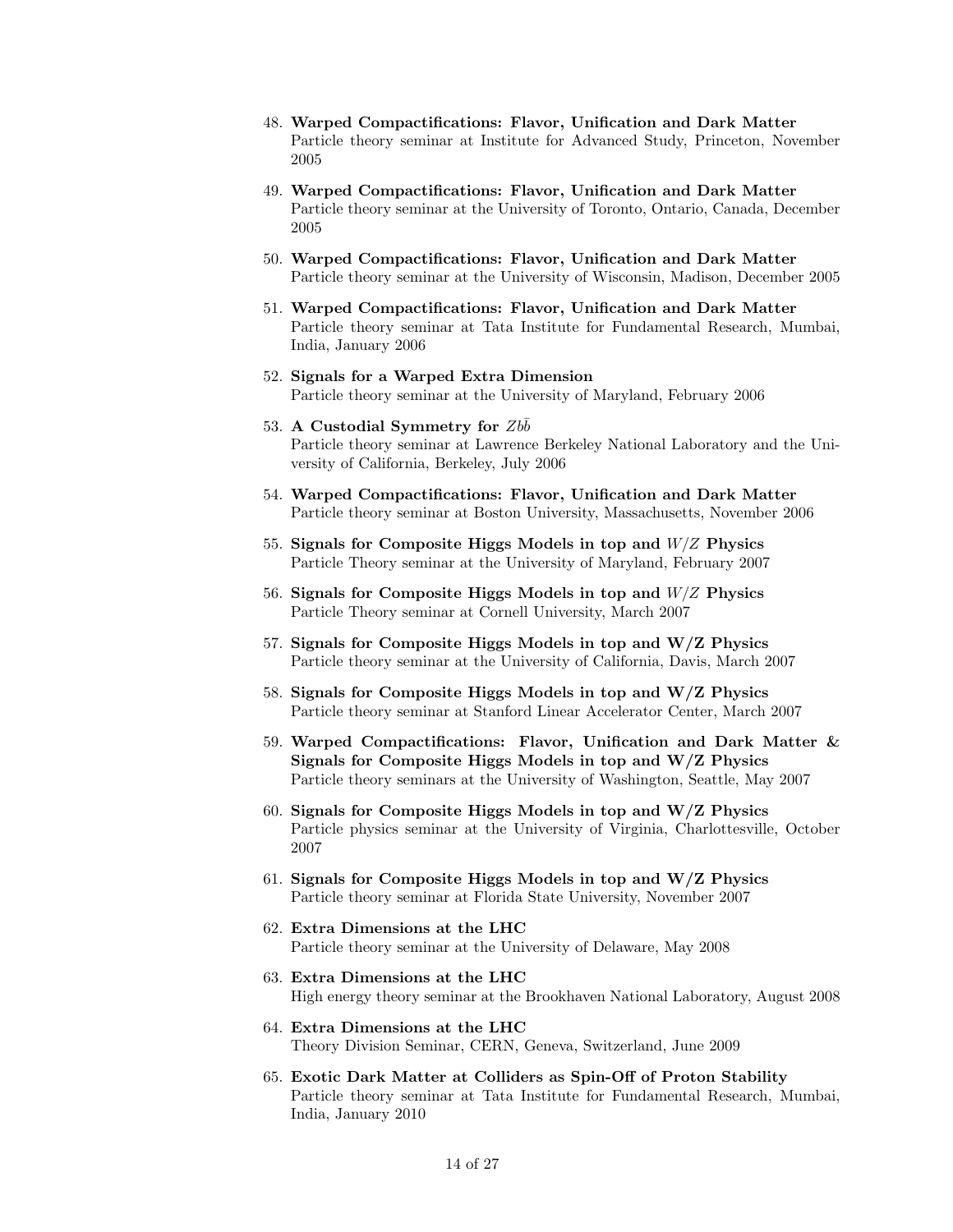- 66. Exotic Dark Matter at Colliders as Spin-Off of Proton Stability Particle theory seminar at the University of California, Davis, March 2010
- 67. Exotic Dark Matter at Colliders as Spin-Off of Proton Stability Particle theory seminar at Lawrence Berkeley National Laboratory and the University of California, Berkeley, March 2010
- 68. Exotic Dark Matter at Colliders as Spin-Off of Proton Stability Particle theory seminar at Brookhaven National Laboratory, jointly with the State University of New York, Stony Brook, February 2011
- 69. Exotic Dark Matter at Colliders as Spin-Off of Proton Stability Particle theory seminar at Virginia Polytechnic Institute and State University, March 2011
- 70. Exotic Dark Matter at Colliders as Spin-Off of Proton Stability Particle theory seminar at the University of Delaware, May 2011
- 71. Exotic Dark Matter at Colliders as Spin-Off of Proton Stability Physics Division seminar at Argonne National Laboratory, July 2011
- 72. New Technique(s) for Mass Measurement at Hadron Colliders Particle theory seminar at the University of Virginia, November 2012
- 73. New Technique(s) for Mass Measurement at Hadron Colliders Particle theory seminar at the University of California, Berkeley, November 2012
- 74. New Technique(s) for Mass Measurement at Hadron Colliders Particle theory seminar at Stanford Linear Accelerator Center, November 2012
- 75. Using energy-peaks to measure particle (new and old) masses Particle theory seminar at Rutgers University, November 2013
- 76. Using energy-peaks to measure particle (new and old) masses Particle theory seminar at Brookhaven National Laboratory, jointly with the State University of New York, Stony Brook, April 2014
- 77. Using energy-peaks to measure particle (new and old) masses "Topic of the Week" Seminar at LHC Physics Center, Fermi National Accelerator Laboratory, April 2014
- 78. Using energy-peaks to measure particle (new and old) masses Pittsburgh Particle Physics, Astrophysics, and Cosmology Center (PITT-PACC) seminar, University of Pittsburgh, March 2015
- 79. Using energy-peaks to measure particle (new and old) masses Particle theory seminar, Perimeter Institute for Theoretical Physics, October 2015
- 80. Composite (PNGB) Higgs and Partially Composite (Rest of ) SM (with a Broad Brush) Particle theory seminar, Fermi National Accelerator Laboratory, Batavia, Illinois, October 2015
- 81. Using energy-peaks to measure particle (new and old) masses Informal Particle theory seminar, Tata Institute for Fundamental Research, Mumbai, India, January 2016
- 82. Composite (PNGB) Higgs and Partially Composite (Rest of ) SM (with a Broad Brush)

Particle theory seminar, Tata Institute for Fundamental Research, Mumbai, India, January 2016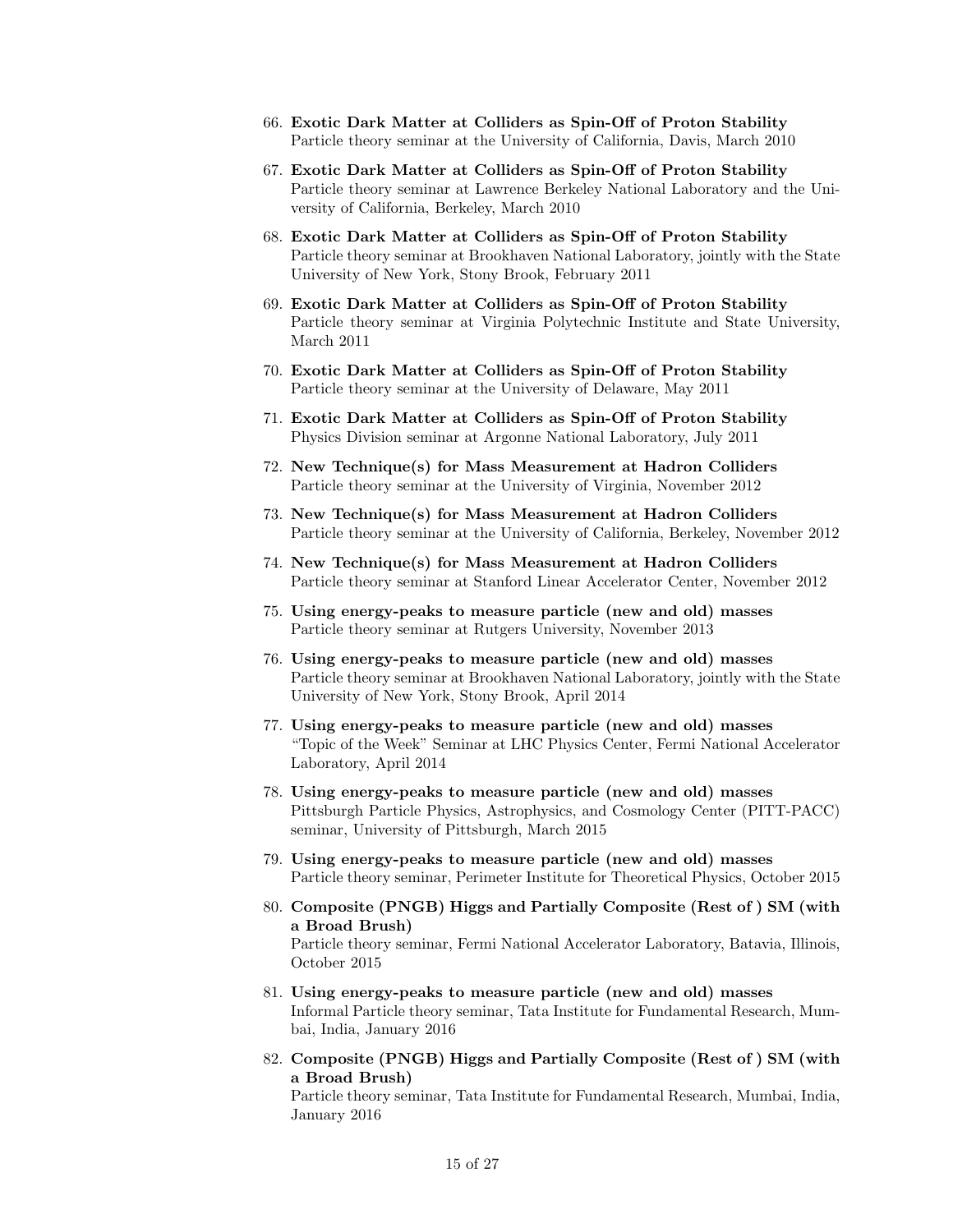#### 83. Top-Partners from Composite Higgs

Heavy Quarks and Top Subgroup Meeting, ATLAS collaboration, May, 2016

84. Natural Seesaw in Warped/Composite Higgs framework and its LHC Signals

Particle theory seminar, Argonne National Laboratory, January, 2017

85. Natural Seesaw in Warped/Composite Higgs framework and its LHC Signals

Particle theory seminar, University of Delaware, February, 2017

86. Natural Seesaw in Warped/Composite Higgs framework and its LHC Signals

Physics Forum, LHC Physics Center, Fermi National Accelerator Laboratory, March, 2017

87. Natural Seesaw in Warped/Composite Higgs framework and its LHC Signals

Particle theory seminar, Brookhaven National Laboratory, April, 2017

88. Natural Seesaw in Warped/Composite Higgs framework and its LHC Signals

Pittsburgh Particle Physics, Astrophysics, and Cosmology Center (PITT-PACC) seminar, University of Pittsburgh, April, 2017

- 89. (Towards a) Production Model-Independent Top Mass Measurement Using B-hadron Decay Length CMS collaboration meeting, July 2017
- 90. Using energy-peaks to measure particle (new and old) masses Joint theory and experiment seminar, Cornell University, September, 2017
- 91. Natural Seesaw in Warped/Composite Higgs framework and its LHC Signals

Pheno and Vino seminar at Princeton University, January 2018

- 92. (Generalized) Tri-Boson Signals from a Warped Extra Dimension Exotics subgroup meeting, CMS collaboration, September 2018
- 93. (Generalized) Tri-Boson Signals from a Warped Extra Dimension Exotics subgroup meeting, ATLAS collaboration, November 2018
- 94. (Generalized) Tri-Boson Signals from a Warped Extra Dimension Tata Institute of Fundamental Research, India, January 2019

### At Conferences

### 95. B-physics in RS1

"Second Workshop on the Discovery Potential of an Asymmetric B Factory at 10<sup>36</sup> Luminosity", Stanford Linear Accelerator Center, California, October 2003

- 96. B-Factory Signals for a Warped Extra Dimension April Meeting of the American Physical Society, Tampa, Florida, April 2005
- 97. New and Improved Composite Higgs Models "New Approaches to Electroweak Symmetry Breaking", Workshop at the Aspen Center for Physics, Aspen, Colorado, June-July 2005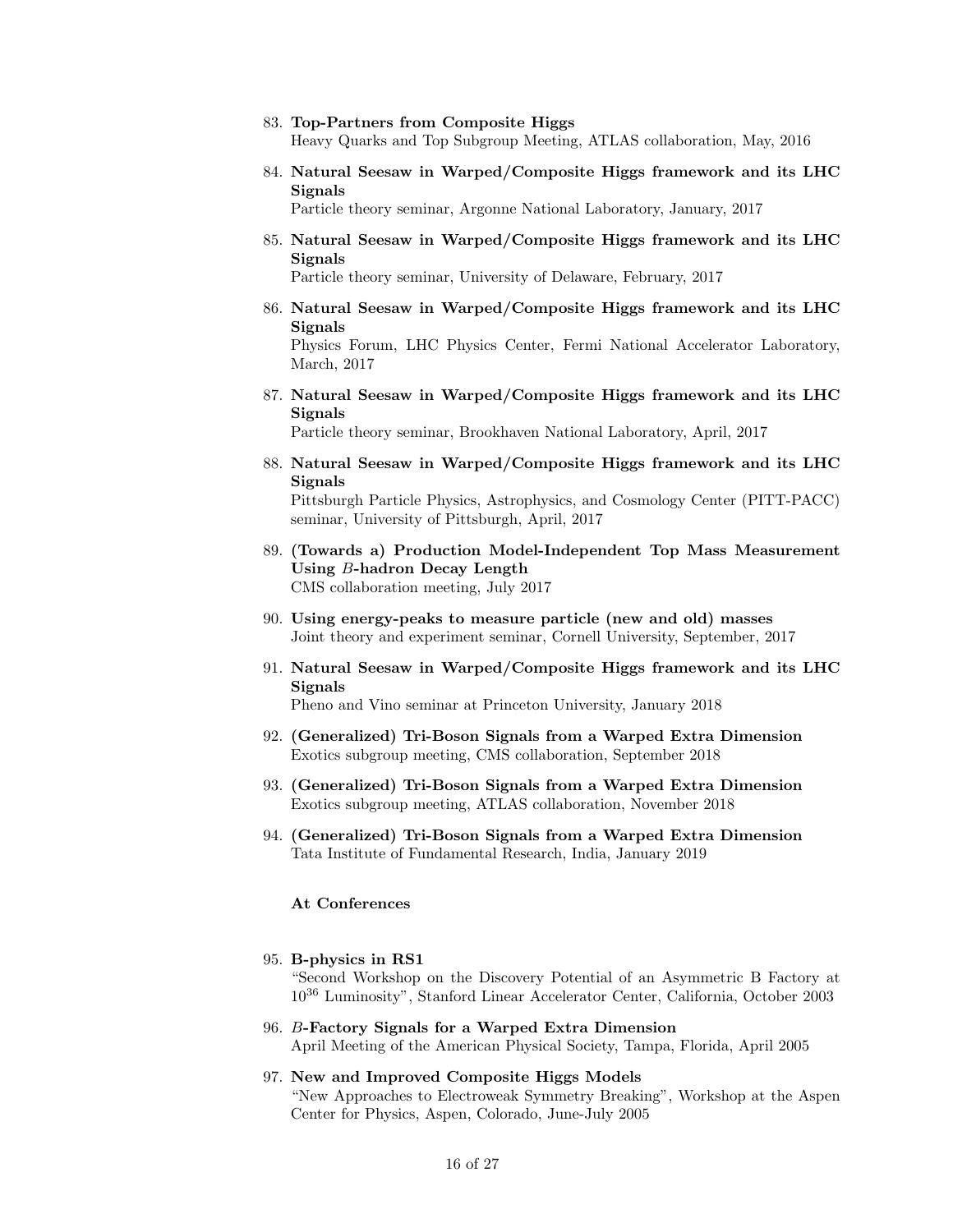98. Particle Physics from a Warped Extra Dimension; Dark Matter from Extra Dimensions &Top Compositeness at Colliders "International Linear Collider Physics and Detector Workshop", Snowmass, Colorado, August 2005

# 99. Signals for a Warped Extra Dimension

"Monte Carlo Tools for Beyond the Standard Model Physics", Workshop at Fermi National Accelerator Laboratory, Batavia, Illinois, March 2006

# 100. Signals from a Warped Extra Dimension

"14th International Conference on Supersymmetry and Unification of Fundamental Interactions (SUSY 06)", University of California, Irvine, June 2006

# 101. A Custodial Symmetry for  $Zbb$

"Particle Theory in Anticipation of the LHC", Workshop at the Aspen Center for Physics, Aspen, Colorado, August-September, 2006

# 102. Extra Dimensions at the LHC

"Revealing the Nature of Electroweak Symmetry Breaking", Conference at the Aspen Center for Physics, Aspen, Colorado, January 2008

# 103. Extra Dimensions at the LHC

"Anticipating Physics at the LHC", Conference at the Kavli Institute of Theoretical Physics, University of California, Sana Barbara, June 2008

104. Exotic Dark Matter at Colliders as Spin-Off of Proton Stability "Lepton and Baryon Number Violation", Workshop at the University of Wisconsin, Madison, September 2009

# 105. Exotic Dark Matter at Colliders as Spin-Off of Proton Stability "Waiting for the LHC: Electroweak and Flavour Dynamics", Workshop at the Institute for Advanced Studies of the Technical University, Munich (Germany), May 2010

- 106. Discovery Potential in Charged Leptons Properties and Decays "Fundamental Physics at the Intensity Frontier" Workshop at Rockville, MD, December 2011
- 107. (Charged) Lepton Flavor Violation in Beyond the Standard Model: an **Overview**

"7th International Workshop on the CKM Unitarity Triangle", University of Cincinnati, Ohio, October 2012

# 108. Warped Overview

"Snowmass 2013: Energy Frontier Workshop on BSM Physics" University of California, Irvine, January 2013

# 109. Top related benchmarks

"Snowmass Energy Frontier Workshop" Brookhaven National Laboratory, April 2013

#### 110. New techniques for mass measurement at hadron colliders

"LHC-The First Part of the Journey", Conference at the Kavli Institute of Theoretical Physics, University of California, Santa Barbara, July 2013

# 111. Theory Shaping Experiment

Theory Panel session of "CSS2013 (Snowmass on the Mississippi)", Workshop at the University of Minnesota, Minneapolis, August 2013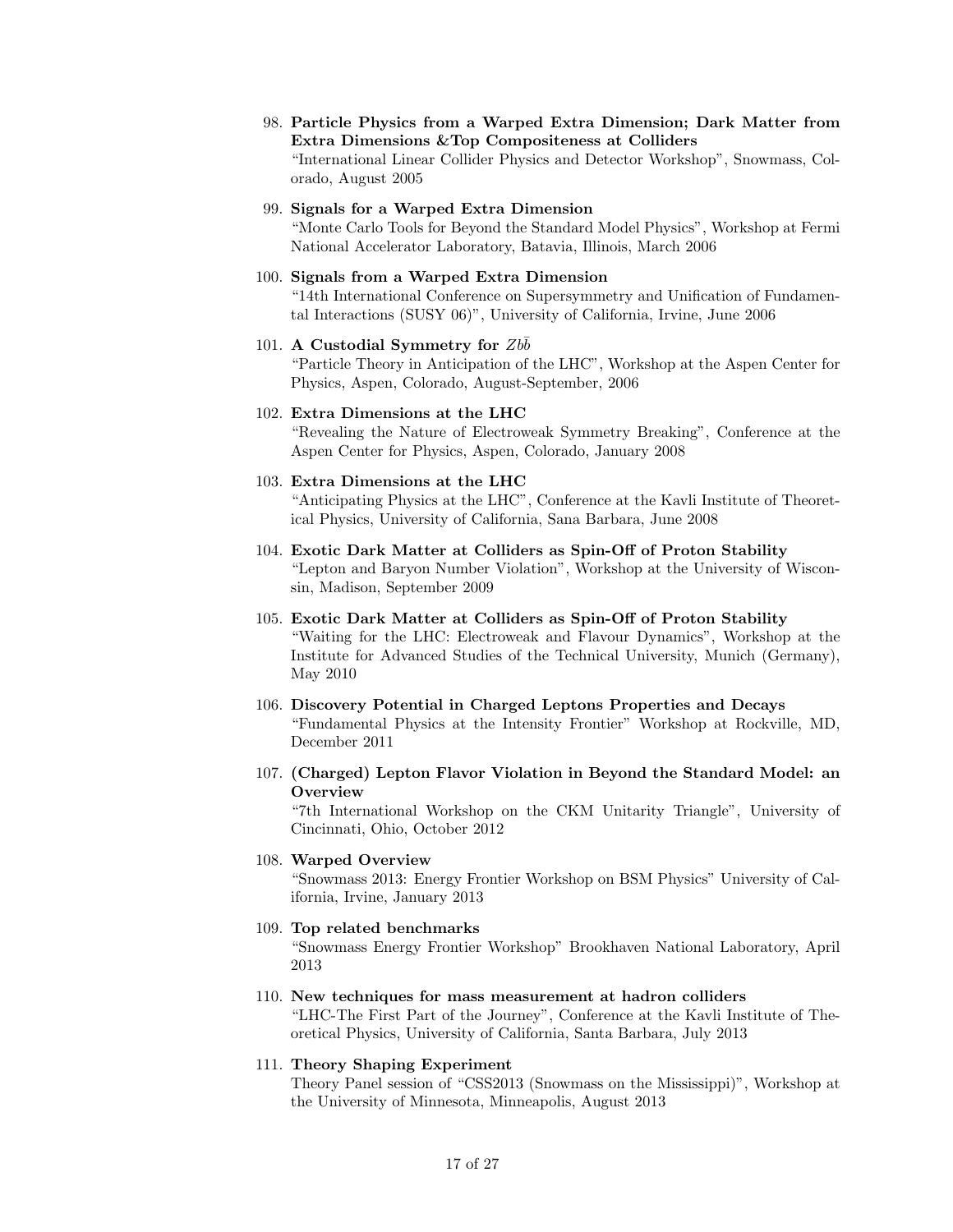#### 112. Strongly Coupled (BSM) Higgs

"Experimental Challenges for the LHC Run II", Workshop at the Kavli Institute of Theoretical Physics, University of California, Santa Barbara, April 2016

113. Natural Seesaw in Warped/Composite Higgs framework and its LHC Signals

"What's going on at the weak scale", CERN-CKC workshop, Jeju Island, South Korea, June 2017

114. Natural Seesaw in Warped/Composite Higgs framework and its LHC Signals

"Beyond the Standard Model-Exploring the Frontier", The Johns Hopkins Workshop Series on Current Problems in Particle Theory, Budapest, Hungary, July 2017

115. Natural Seesaw in Warped/Composite Higgs framework and its LHC Signals

"Blueprints Beyond the Standard Model", Workshop at the Tata Institute of Fundamental Research, Mumbai, India, January 2018

116. Natural Seesaw in Warped/Composite Higgs framework and its LHC **Signals** 

Santa Fe Summer Workshop in Particle Physics, July 2018

117. (Generalized) Tri-Boson Signals from a Warped Extra Dimension "Multi-Boson Interactions", Workshop at the University of Michigan, Ann Arbor, August 2018

# (3). Refereed Presentations

- 1. Detecting SUSY Lepton Flavor Violation at the LHC "Higgs and Supersymmetry", Conference at the University of Florida, Gainesville, March 1999.
- 2. GUT and SUSY Breaking by the Same Field

"7th International Conference on Supersymmetry and Unification of Fundamental Interactions (SUSY 99)", Fermi National Accelerator Laboratory, Batavia, Illinois, June 1999.

3. Can Multi-TeV (Top and Other) Squarks be Natural in Gauge Mediation?

"8th International Conference on Supersymmetry and Unification of Fundamental Interactions (SUSY 2K)", CERN, Geneva, Switzerland, June-July 2000.

- 4. Remarks on Models with Singlet Neutrino in Large Extra Dimensions "11th International Conference on Supersymmetry and Unification of Fundamental Interactions (SUSY 01)", Joint Institute for Nuclear Research, Dubna, Russia, June 2001.
- 5. Universal Extra Dimensions and  $b \rightarrow s\gamma$ Division of Particles and Fields Meeting, College of William and Mary, Williamsburg, Virginia, May 2002.
- 6. Gauge Coupling Renormalization in RS1 "Advances in Field Theory and Applications to Particle Physics", Workshop at the Aspen Center for Physics, Colorado, July-August, 2002.
- 7. Grand Unification in RS1, Naturally (and without SUSY) "Pheno 2003", Symposium at the University of Wisconsin, Madison, May 2003.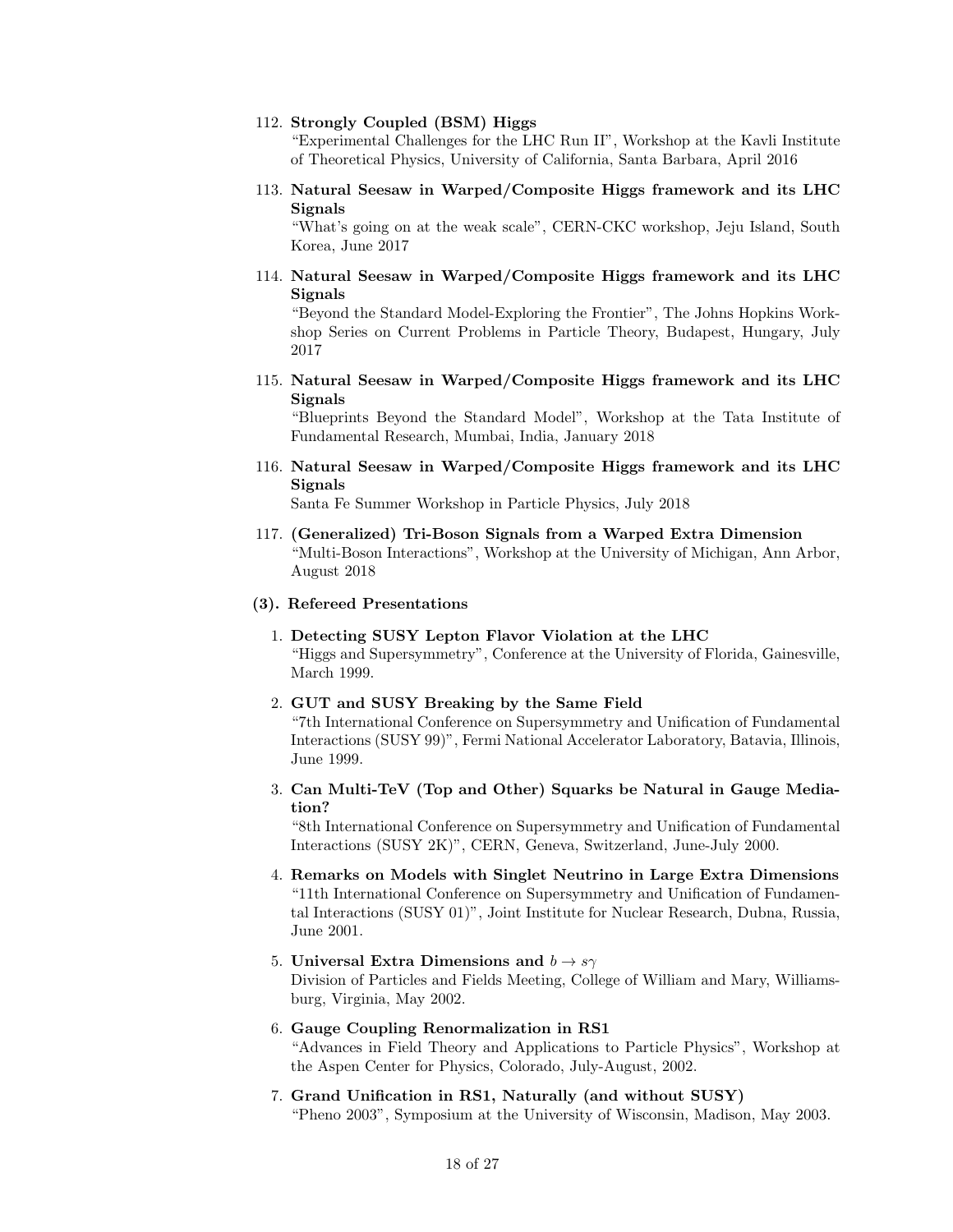- 8. Grand Unification in RS1, Naturally (and without SUSY) "11th International Conference on Supersymmetry and Unification of Fundamental Interactions (SUSY 03)", University of Arizona, Tucson, June 2003.
- 9. Grand Unification in RS1, Naturally (and without SUSY) "Theory and Phenomenology of Physics at the TeV Scale", Workshop at the Aspen Center for Physics, Aspen, Colorado, June-July, 2003.
- 10. B-physics in RS1 "Pheno 2004", Symposium at the University of Wisconsin, Madison, April 2004.

# 11. Flavor Physics in RS1

"Supersymmetry, Extra Dimensions, and Higgs Bosons", Theory Institute at Argonne National Laboratory, Illinois May 2004.

- 12. Warped Unification, Proton Stability and Dark Matter "Beyond the Higgs", Workshop in Santa Fe, New Mexico, August 2004.
- 13. Warped Unification, Proton Stability and Dark Matter "Frontiers Beyond the Standard Model II", Conference at the University of Minnesota, Minneapolis, October, 2004.
- 14. Signals for Composite Higgs Models in top and  $W/Z$  Physics "Brookhaven Forum 2007: New Horizons at Colliders", Conference at the Brookhaven National Laboratory, Upton, New York, May-June 2007.
- 15. Using energy-peaks to measure particle (new and old) masses "LHC After the Higgs" Workshop in Santa Fe, New Mexico, June-July 2014.
- (4). Refereed Abstracts
- (5). Refereed Posters
- (6). Refereed Panels
- (7). Non-Refereed Presentations
- (8). Non-Refereed Abstracts
- (9). Non-Refereed Posters
- (10). Non-Refereed Panels
- (11). Symposia
- (12). Workshops
- (13). Colloquia

# 1. A Warped Extra Dimension Department of Physics Colloquium at the University of British Columbia, Vancouver, Canada, March, 2004

2. Particle Physics from a Warped Extra Dimension Department of Physics Colloquium at Syracuse University, February 2005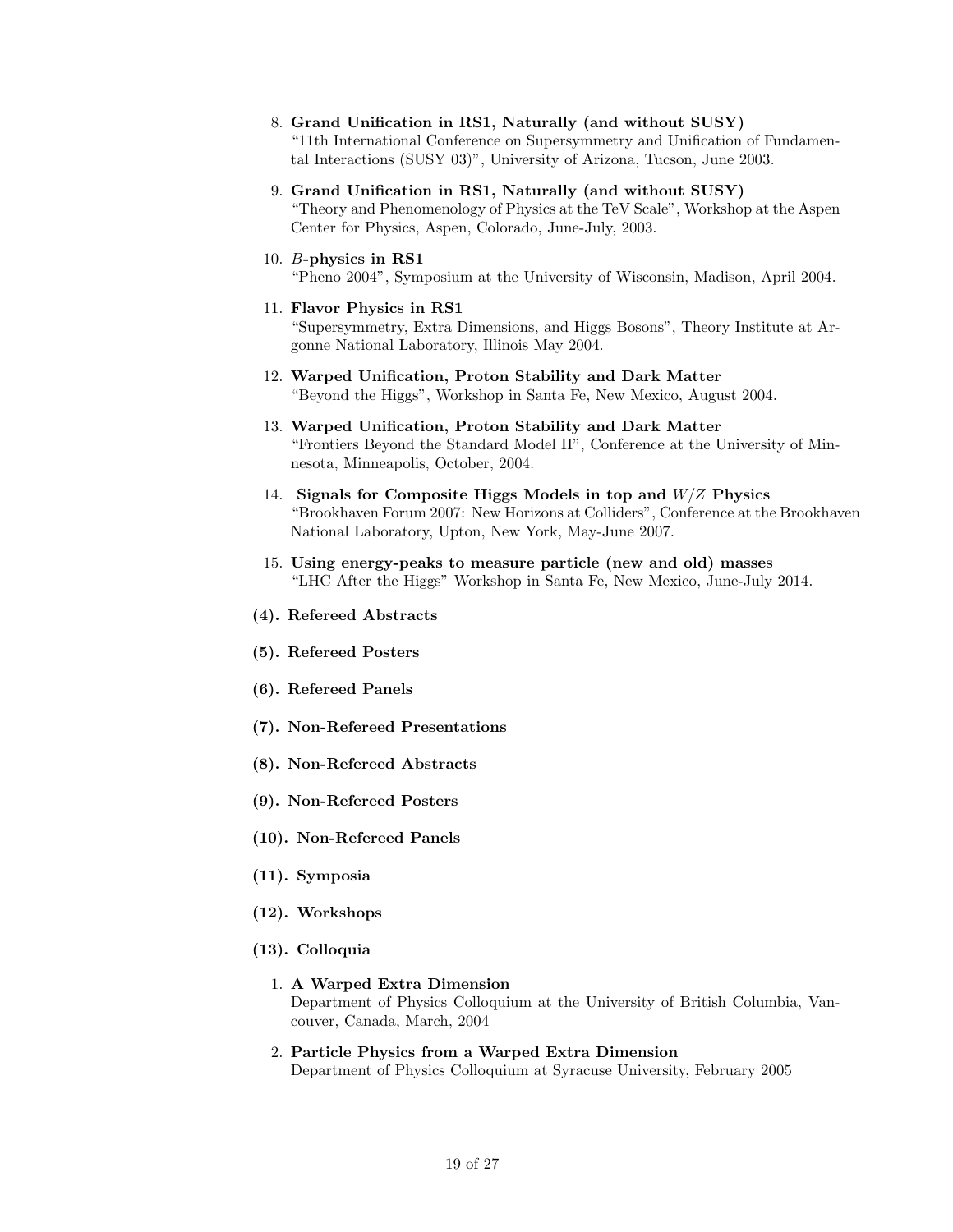- 3. Particle Physics from a Warped Extra Dimension Department of Physics Colloquium at the University of Colorado, Boulder, March 2005
- 4. Particle Physics from a Warped Extra Dimension Department of Physics Colloquium at Johns Hopkins University
- 5. Particle Physics from a Warped Extra Dimension Department of Physics Colloquium at the University of Wisconsin, Madison, December 2005
- 6. Particle Physics from a Warped Extra Dimension Department of Physics Colloquium at Rutgers University, November 2011
- 7. Particle Physics from a Warped Extra Dimension Department of Theoretical Physics colloquium, Tata Institute of Fundamental Research, January 2016
- 8. Is the Higgs Boson Composite? Department of Theoretical Physics colloquium, Tata Institute of Fundamental Research, January 2018
- 9. What's up with Beyond the Standard Model of Particle Physics? Department of Theoretical Physics colloquium, Tata Institute of Fundamental Research, India, January 2019

(F) Professional **PUBLICATIONS** 

(G) Book REVIEWS, NOTES, and Other CONTRIBUTIONS

(H) Completed Creative Works

(I) Significant Works in Public **MEDIA** 

 $(J)$  Sponsored (1). Grants Research

- 1. Department of Energy; "Research Program in Elementary Particle Theory" (#DE-FG-02-85ER40231); 2007; co-PI (with A. P. Balachandran, S. Catterall and J. Schechter); my share: about \$40,000 per year
- 2. National Science Foundation; "Supersymmetry and Superstrings and Physics Beyond the Standard Model" (#PHY-0652363); 2008-2010; co-PI (with S. J. Gates and R. N. Mohapatra); my share: about \$30,000 per year
- 3. National Science Foundation; "Particle Physics and Cosmology Beyond the Standard Model" (#PHY-0968854); 2010-2013; co-PI (with S. J. Gates and R. N. Mohapatra); about \$310,000 per year (total for the group of three)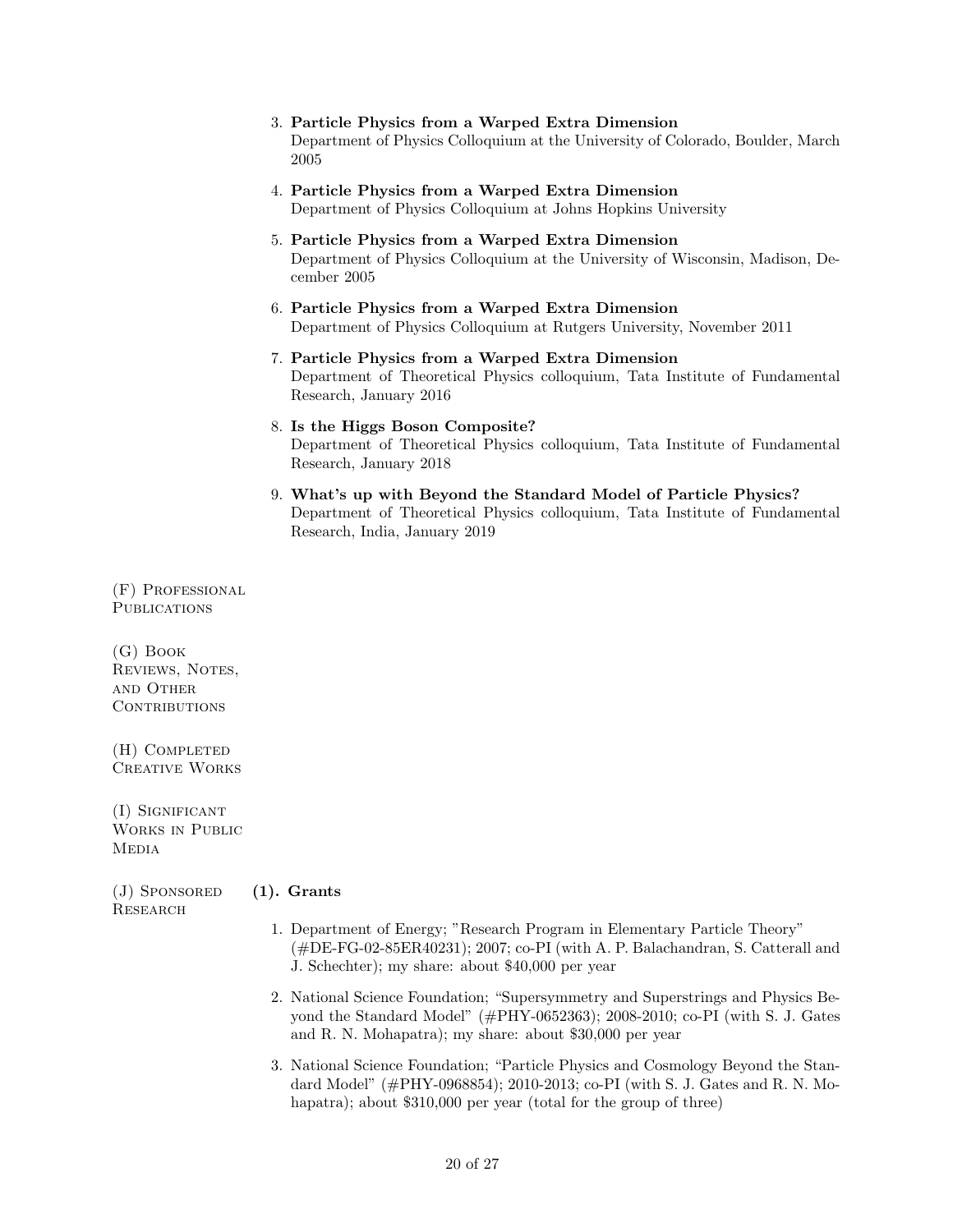- 4. National Science Foundation; "LHC-Theory Initiative Graduate Fellowship" (#PHY-0969510); 2012-2013; PI on subaward from Johns Hopkins University; \$40,000
- 5. National Science Foundation; "Physics Beyond the Standard Model" (#PHY-1315155); 2013-2016; co-PI (with Z. Chacko, S. J. Gates, R. N. Mohapatra and R. Sundrum); about \$490,000 per year (total for the group of five)
- 6. National Science Foundation; "Physics Beyond the Standard Model" (#PHY-1620074); 2016-2019; co-PI (with Z. Chacko, S. J. Gates, R. N. Mohapatra and R. Sundrum); about \$550,000 per year (total for the group of five)

# (2). Contracts

 $(K).$ Fellowships, GIFTS AND OTHER **FUNDED RESEARCH** 

| AND WORKS IN    | (L). SUBMISSIONS (1). Current Grant Applications |
|-----------------|--------------------------------------------------|
| <b>PROGRESS</b> | (2). Manuscripts in Preparation                  |
|                 | (3). Manuscripts under Review                    |

- (4). Working Papers in Preparation
- (5). Designs in Preparation

(M). CENTERS for Research, SCHOLARSHIP, AND **CREATIVE ACTIVITIES** 

(N). PATENTS

# III. TEACHING, MENTORING AND ADVISING

| $(A)$ COURSES<br><b>TAUGHT</b> | Department of Physics, University of Maryland                                                        |
|--------------------------------|------------------------------------------------------------------------------------------------------|
|                                | • Spring 2019: Physics 272, Introductory Physics: Fields; approximate enroll-<br>ment: $50$          |
|                                | • Fall 2018: Physics 601, Theoretical Dynamics; approximate enrollment: 20                           |
|                                | • Spring 2018: Physics 272, Introductory Physics: Fields; approximate enroll-<br>ment: $55$          |
|                                | • Fall 2017: Physics 601, Theoretical Dynamics; approximate enrollment: 25                           |
|                                | • Spring 2017: Physics $752$ , Elementary Particle Physics II: Theory; approximate<br>enrollment: 10 |
|                                | • Fall 2016: Physics 601, Theoretical Dynamics; approximate enrollment: $35$                         |
|                                | • Fall 2015: Physics 601, Theoretical Dynamics; approximate enrollment: 25                           |
|                                | • Fall 2015: Physics 373, Mathematical Methods for Physics II; approximate<br>enrollment: 30         |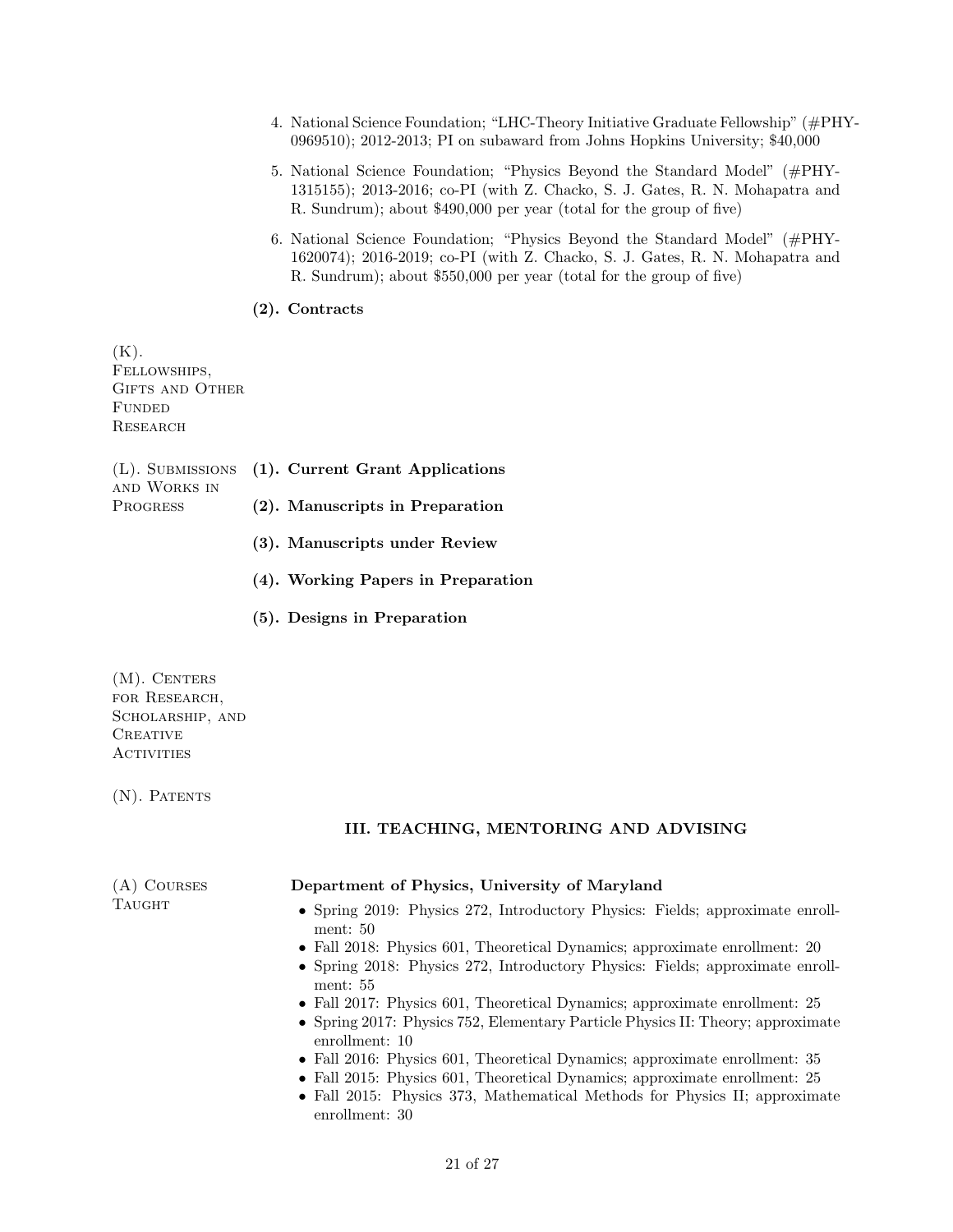- Spring 2015: Physics 373, Mathematical Methods for Physics II; approximate enrollment: 55
- Fall 2014: Physics 411, Intermediate Electricity and Magnetism; approximate approximate enrollment: 35
- Spring 2014: Physics 752, Elementary Particle Physics II: Theory; approximate enrollment: 10
- Fall 2013: Physics 411, Intermediate Electricity and Magnetism; approximate approximate enrollment: 25
- Fall 2012: Physics 411, Intermediate Electricity and Magnetism; approximate approximate enrollment: 35
- Spring 2012: Physics 752, Elementary Particle Physics II: Theory; approximate enrollment: 5
- Fall 2011: Physics 411, Intermediate Electricity and Magnetism; approximate enrollment: 15
- Spring 2011: Physics 752, Elementary Particle Physics II: Theory; approximate enrollment: 10
- Fall 2010: Physics 624, Advanced Quantum Mechanics; approximate enrollment: 15
- Spring 2010: Physics 260, General Physics: Oscillations, Fluids, Waves, Heat, Electricity; approximate enrollment: 120
- Fall 2009: Physics 624, Advanced Quantum Mechanics; approximate enrollment: 20
- Spring 2009: Physics 260, General Physics: Oscillations, Fluids, Waves, Heat, Electricity; approximate enrollment: 120
- Fall 2008: Physics 624, Advanced Quantum Mechanics; approximate enrollment: 30
- Spring 2008: Physics 260, General Physics: Oscillations, Fluids, Waves, Heat, Electricity; approximate enrollment: 100
- Fall 2007: Physics 858, Theory and Phenomenology of Extra Dimensions; approximate enrollment: 10

# Department of Physics, Syracuse University

- Spring 2007: Physics 885, Quantum Field Theory; approximate enrollment: 10
- Spring 2006: Physics 880, Theory and Phenomenology of Extra Dimensions; approximate enrollment: 5

# Department of Physics, University of Oregon

• Spring 2001: Physics 415, Quantum Physics; approximate enrollment: 20

(B). Teaching (1). Major Programs Established **INNOVATIONS** 

- (2). Education Abroad Established
- (3). Software, Applications, Online Education
- 
- (4). Instructional Workshops and Seminars Established
- (5). Course or Curriculum Development

#### Department of Physics, University of Maryland

• Theory and Phenomenology of Extra Dimensions, Physics 858

# Department of Physics, Syracuse University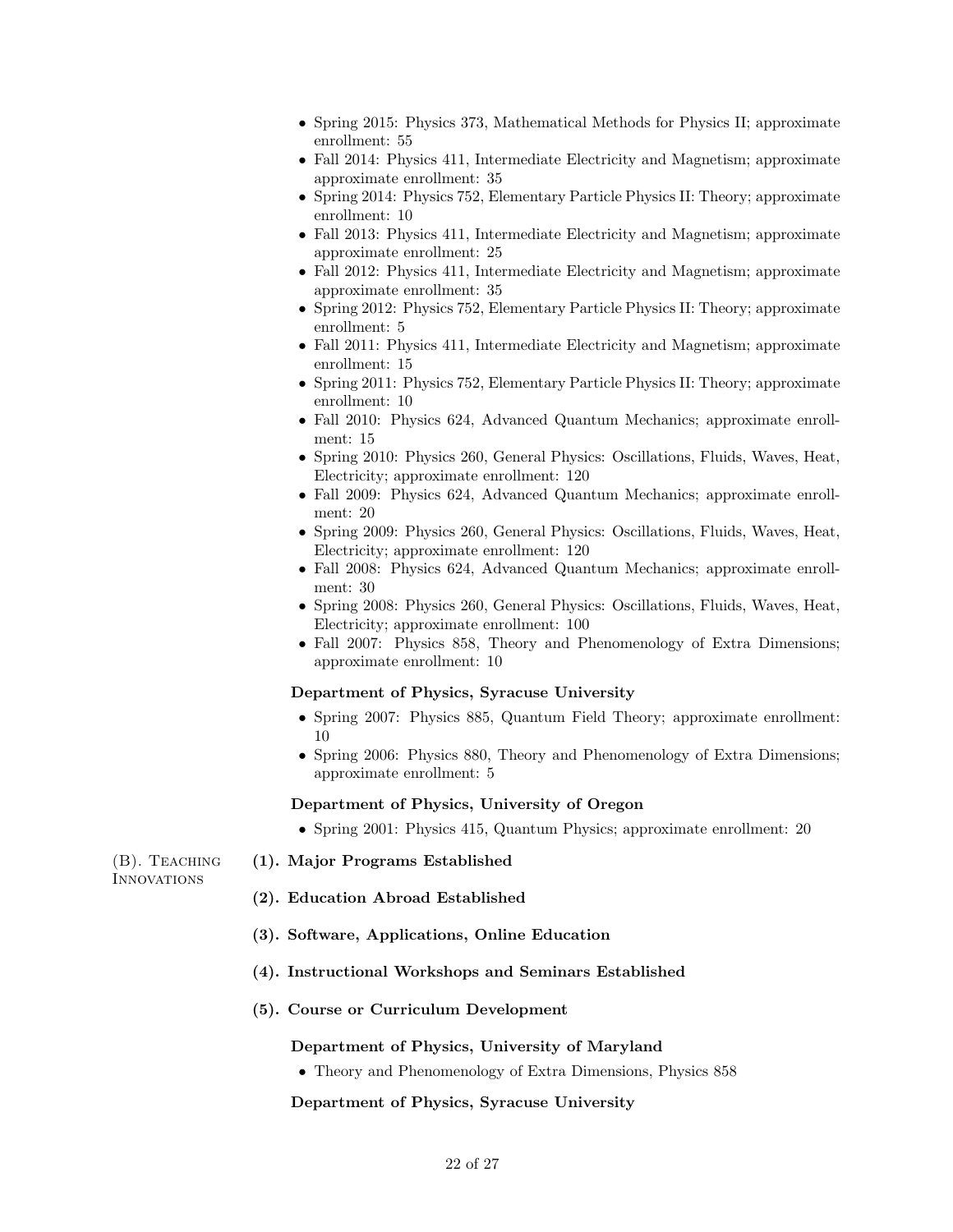• Theory and Phenomenology of Extra Dimensions, Physics 880

(C) Advising: RESEARCH OR Clinical

# (1). Undergraduate

- Mandeep Bedi, 2009 (research project on extra dimensions), software engineer at Palantir Technologies
- A few students (as part of a course on experimental high-energy physics research) during each Spring semester, 2016-present

### (2). Master's

# (3). Doctoral

- Aleksandr Azatov, 2008-2010 (Co-chair), Faculty at SISSA, Trieste, Italy
- Lijun Zhu, 2007-2010, Data Scientist at Facebook
- Doojin Kim, 2008-2013, Postdoctoral Fellow, CERN
- Kyle Wardlow, 2011-2015, Developer, Education Software Technology, Wolfram Research Inc.
- Sungwoo Hong, 2013-2017, Outstanding Graduate Assistant Award (2015), Hans Bethe Postdoctoral fellow, Cornell University
- Peizhi Du, 2015-present, awarded the Ann G. Wylie fellowship for Fall 2018
- Majid Ekhterachian, 2016-present

# (4). Postdoctoral

- Dr. Manuel Toharia, 2006-2010, Faculty at Dawson College and Research associate at Concordia University, Canada
- Dr. Takemichi Okui, 2007-2009, Associate professor at Florida State University
- Dr. Andrey Katz, 2008-2011, Faculty position at University of Geneva and **CERN**
- Dr. Daniel Stolarski, 2010-2013, Faculty position at Carleton University, Canada
- Dr. Yanou Cui, 2011-2014, Assistant Professor, University of California, Riverside
- Dr. Roberto Franceschini, 2011-2014, Faculty position at the University of Rome, Italy
- Dr. Luca Vecchi, 2012-2015, Postdoctoral Fellow at EPFL, Lausanne, Switzerland
- Dr. Prashant Saraswat, 2013-2016, Postdoctoral fellow, California Institute of Technology
- Dr. David Curtin, 2014-2017, Faculty position at the University of Toronto, Canada
- Dr. Yuhsin Tsai, 2015-present
- Dr. Jack Collins, 2016-present
- Dr. Michael Geller, 2016-2018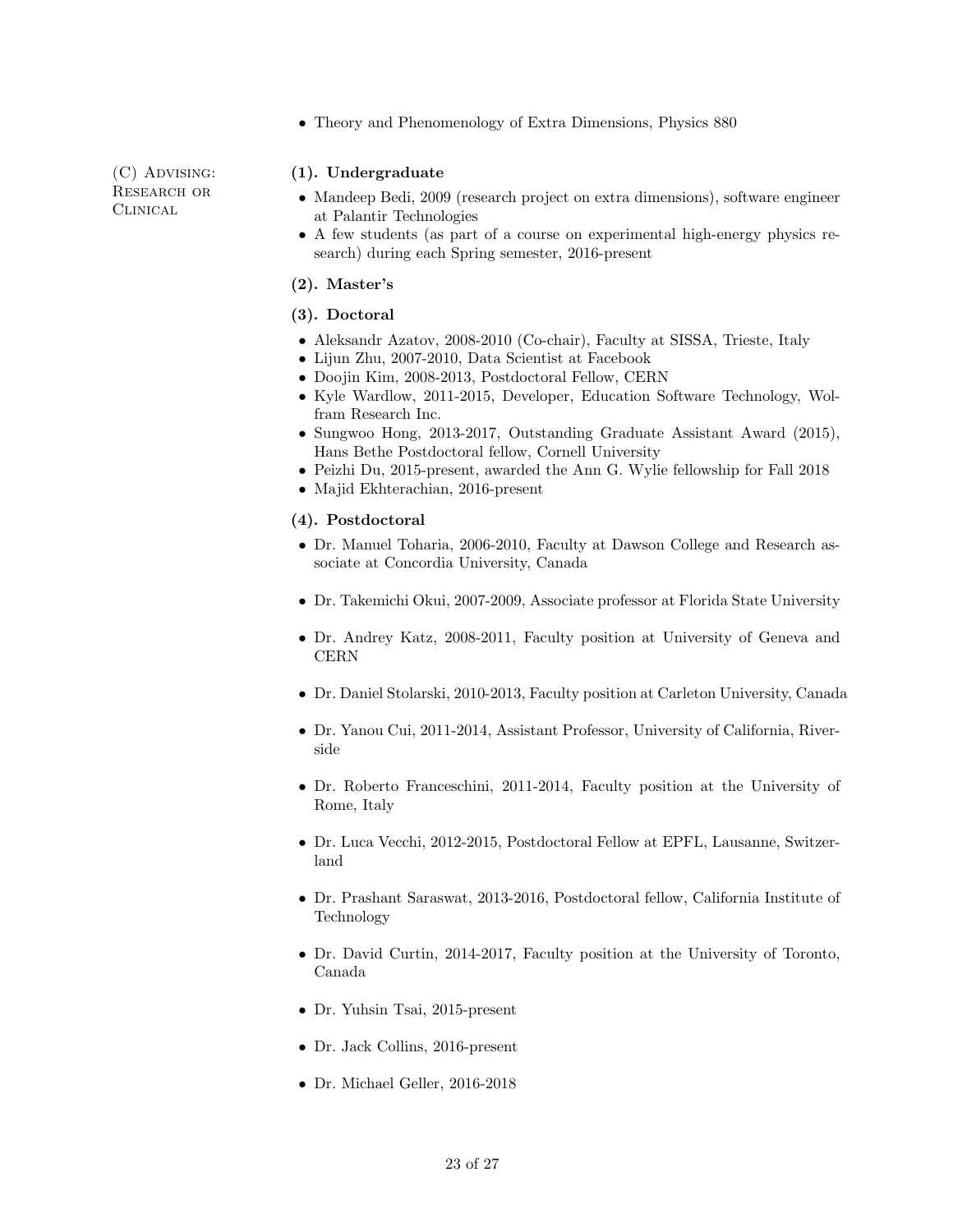- Dr. Zhen Liu, 2018-present
- Dr. Gustavo Maques-Tavares, 2018-present
- (4). Other Research Directions (K-12 Interactions)

(D). Mentorship

| $(E)$ . Advising:                   | $(1)$ . Undergraduate                                                              |
|-------------------------------------|------------------------------------------------------------------------------------|
| OTHER THAN<br>RESEARCH<br>DIRECTION | • 4 students (currently): Graham Hyde, Sean Kim, Jason Campanella, Derrick<br>Choi |
|                                     | $(2)$ . Master's                                                                   |

- (3) Doctoral
- 3 students (currently): Saurabh Kadam, Dawid Brzeminski, Yuxun Guo
- (4). Post-doctoral

PROFESSIONAL and Extension **EDUCATION** 

# (F). (1). Professional Programs Established

# (2). Major Extension Programs

# (3) Workshops

- Co-organizer, Workshop at the Maryland Center for Fundamental Physics, May 2008
- Co-organizer, Strongly Coupled Physics Beyond the Standard Model, School and Workshop at the Abdus Salam International Center for Theoretical Physics, Trieste, Italy, January 2012
- Member, Scientific Organizing Committee for the workshop Lattice for Beyond the Standard Model Physics at the Lawrence Livermore National Laboratory, California, April 2015
- Co-convener for "Alternative Theories" track for the 23rd International Conference on Supersymmetry and Unification of Fundamental Interactions (SUSY 2015), Lake Tahoe, California, August, 2015
- Co-convener for the"Alternatives to Supersymmetry" session during the 27th International Conference on Supersymmetry and Unification of Fundamental Interactions (SUSY2019), Texas A&M University, May 2019
- Co-convener for Working Group on "Beyond the Standard Model" at the 2019 Division of Particles and Fields meeting of the American Physical Society (DPF2019), Northeastern University, Boston, July-August, 2019

# (4). Other

# Thesis committee member (non-Chair)

- $\bullet$  PhD.: 26
- PhD. proposal defense: 3
- Honors (undergraduate): 1

# Research Advising for High School students

• Srinivas Vasudevan (senior student from Montgomery Blair), research project on the idea of supersymmetry which received a semi-finalist position in the Intel and Siemens High School Science competitions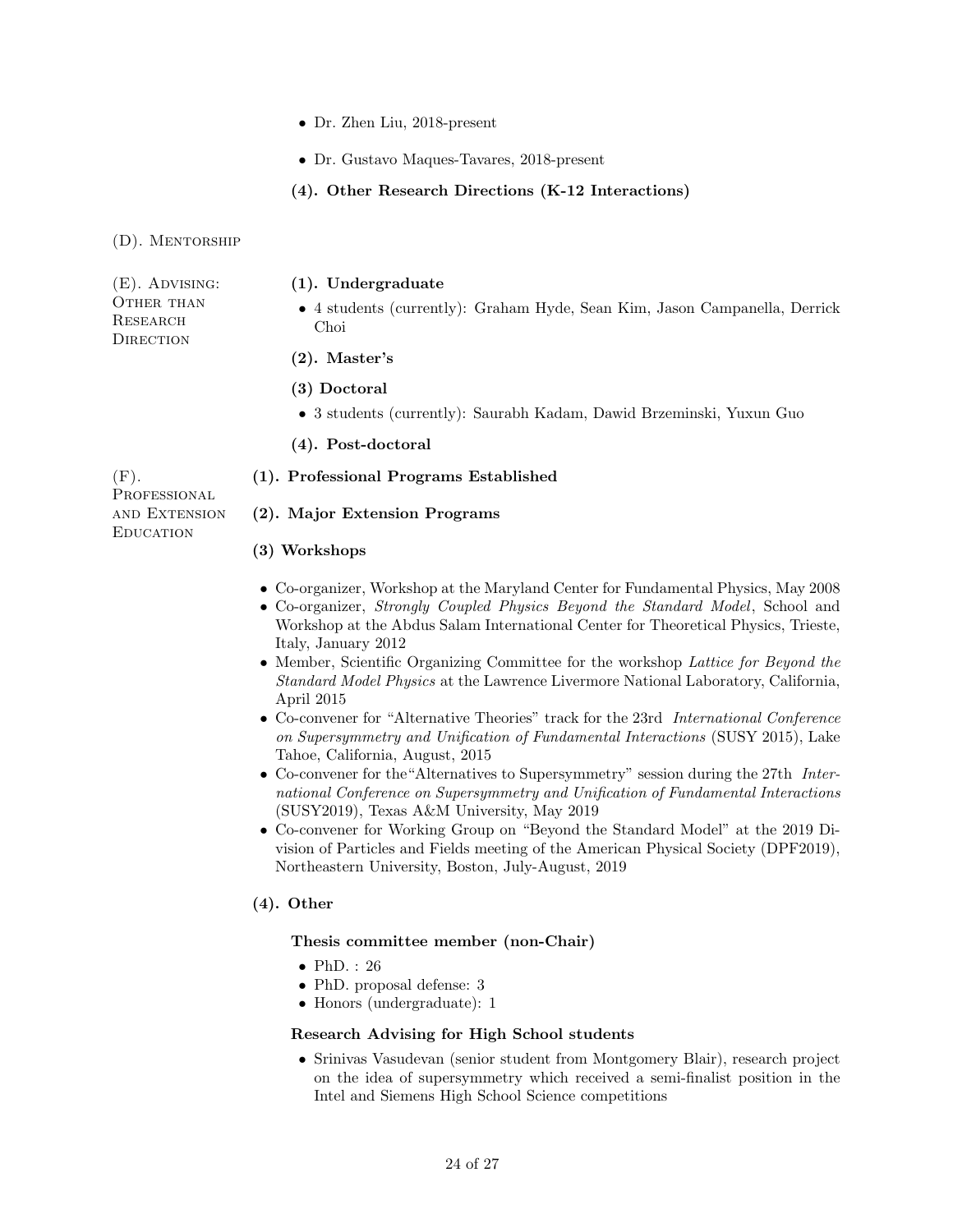**TEACHING ACTIVITIES** 

#### (G). OTHER Lectures at Schools

- "Extra Dimensions" at Theoretical Advanced Study Institute (TASI), University of Colorado, Boulder, June 2006
- "Beyond the Standard Model" at the Coordinated Theoretical-Experimental Project on QCD (CTEQ) school, University of Wisconsin, Madison, July 2011
- "Beyond the Standard Model" at the Coordinated Theoretical-Experimental Project on QCD (CTEQ) school, University of Piitsburgh, July 2017

# IV. SERVICE AND OUTREACH

(A) Editorships, (1). Editorships **EDITORIAL** Boards, and **REVIEWING ACTIVITIES** • "Extra Space Dimensions" K. Agashe and A. Pomarol (Editors) New Journal of Physics 12, 075010 (2010) Focus issue

#### (2). Editorial Boards

#### (3). Reviewing Activities for Journals and Presses

Referee for the journals: Physical Review Letters, Physical Review D, Nuclear Physics B, Journal of High Energy Physics, International Journal of Modern Physics A, Physics Letters B, New Journal of Physics, Advances in High Energy Physics & European Physical Journal C

Activities for Review of Particle Physics by the Particle Data Group, Lawrence Berkeley National Laboratory: referee for reviews (in general); "overseer" of data listings and reviews for the topic of "technicolor and compositeness" (2013-present)

#### (4). Reviewer for Agencies and Foundations

- Grant proposals for National Science Foundation, 2008-present
- Physics Frontiers Centers proposal, National Science Foundation, 2008
- Grant proposal for Israeli Science Foundation, 2009
- Grant proposal, French National Research Agency
- Marie Sklodowska-Curie Fellowship

### (5). Reviewing Activities for Conferences

• Sorting abstracts for April meeting of American Physical Society, 2013, 2014

PROFESSIONAL &

# (B) COMMITTEES, (1). Campus Service – Department

- Campus Service Physics Department (University of Maryland) Salary Committee, 2018-present
	- Physics Department Education Committee, 2017-present
	- Physics Department (University of Maryland) Assignment of undergraduate teaching assistants, 2016-present
	- Physics Department (University of Maryland) Appointment, Promotion and Tenure Committee, 2013-2014
	- Physics Department (University of Maryland) Promotion committee of Dr. Michelle Girvan (from Associate to Full Professor), 2017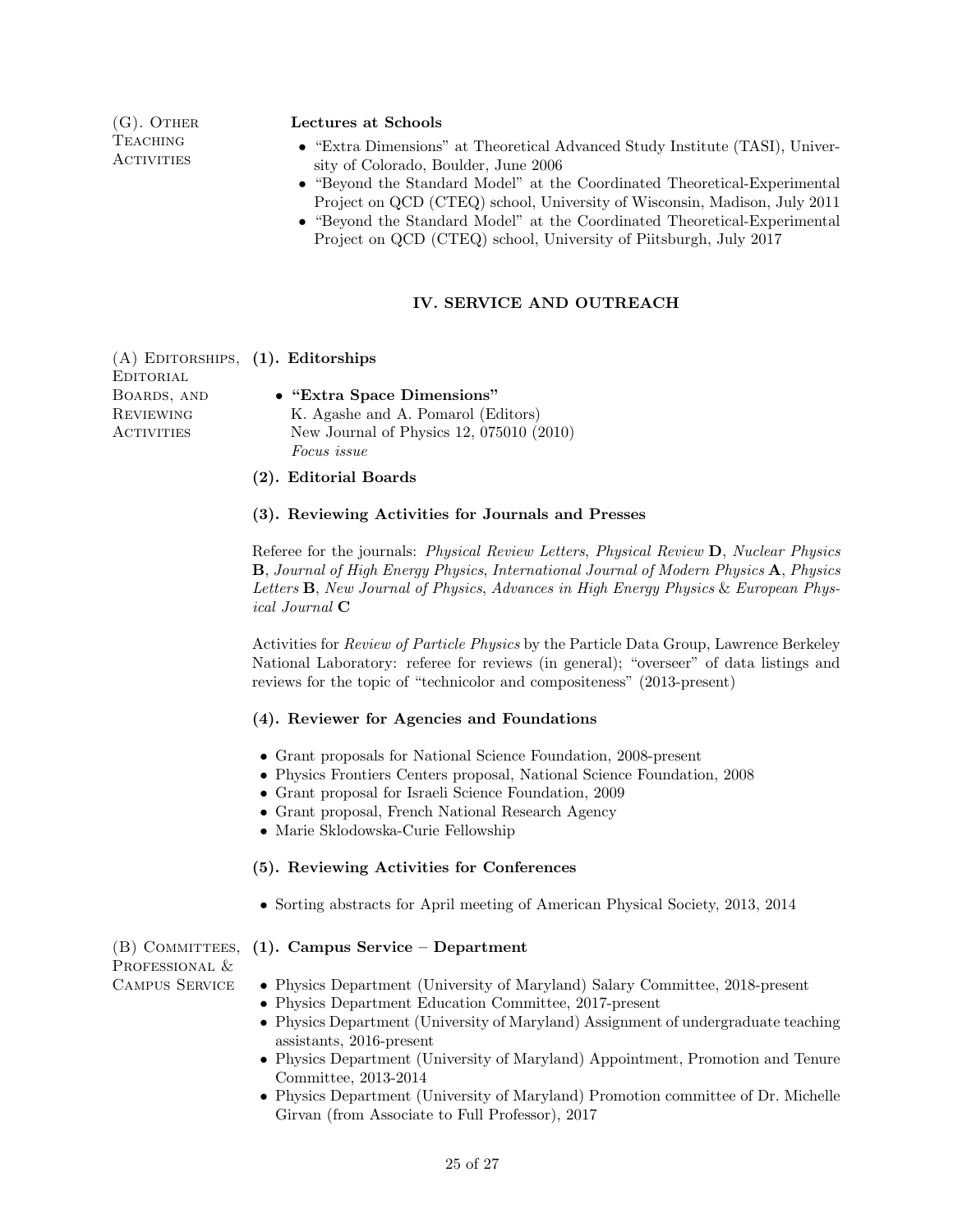- Physics Department (University of Maryland) Promotion committee of Dr. Arpita Upadhyaya (from Assistant to Associate Professor), 2013
- Physics Department (University of Maryland) Elementary Particle Theory Faculty Search Committee, 2011-2012, 2015-2016 and 2016-2017
- Physics Department (University of Maryland) Expanded Qualifier Examination Committee, intermittently
- Physics Department (University of Maryland) Graduate Admissions Committee, 2010-present
- Physics Department (University of Maryland) Colloquium Committee, 2008-2009
- Organizer, Joint particle theory and experiment and joint University of Maryland and Johns Hopkins University meetings, 2007-present
- Organizer, Elementary Particle Theory Seminars (Physics 759) at the University of Maryland, 2009-present
- Conducting Physics GRE preparation for undergraduates, Fall of 2011, 2012 and 2013
- Lecturer in Physics 299C ("Special Problems in Physics": Undergraduate Physics Colloquium Series) at the University of Maryland, Winter 2008 & Winter 2010
- Lecturer in "Foundations and Frontiers of Physics" (Seminar for Graduate Students) at the University of Maryland, Spring 2008, 2012, 2013 and 2015
- Member of Physics Council at the University of Maryland, 2008-2010
- Setting and grading problems for qualifying examination in Physics department at the University of Maryland, intermittently
- Physics Department (Syracuse University) Colloquium Committee, 2006-2007
- Organizer, Joint Syracuse University-Cornell University particle theory seminars, 2006

#### (2). Campus Service – College

- College of Computer, Mathematical and Natural Sciences (University of Mary- land) Physics Department Chair Review Committee, 2010-2011
- (3). Campus Service University
- (4). Campus Service Special Administrative Assignment
- (5). Campus Service Other
- "Freshman Forum" (orientation course for freshman students), Syracuse University, 2006

### (6). Offices and Committee membership

### (7). Leadership Roles in Meetings and Conferences

• Co-convener, Fully Understanding the Top Quark, a subgroup of the High Energy Frontier Study Group of Snowmass 2013 , a process of long-term planning for US high-energy physics initiated by the American Physical Society's Division of Particles and Fields, 2012-2013

#### (8). Other Non-University Committees, Memberships, Panels

(C). External Service and **CONSULTING**